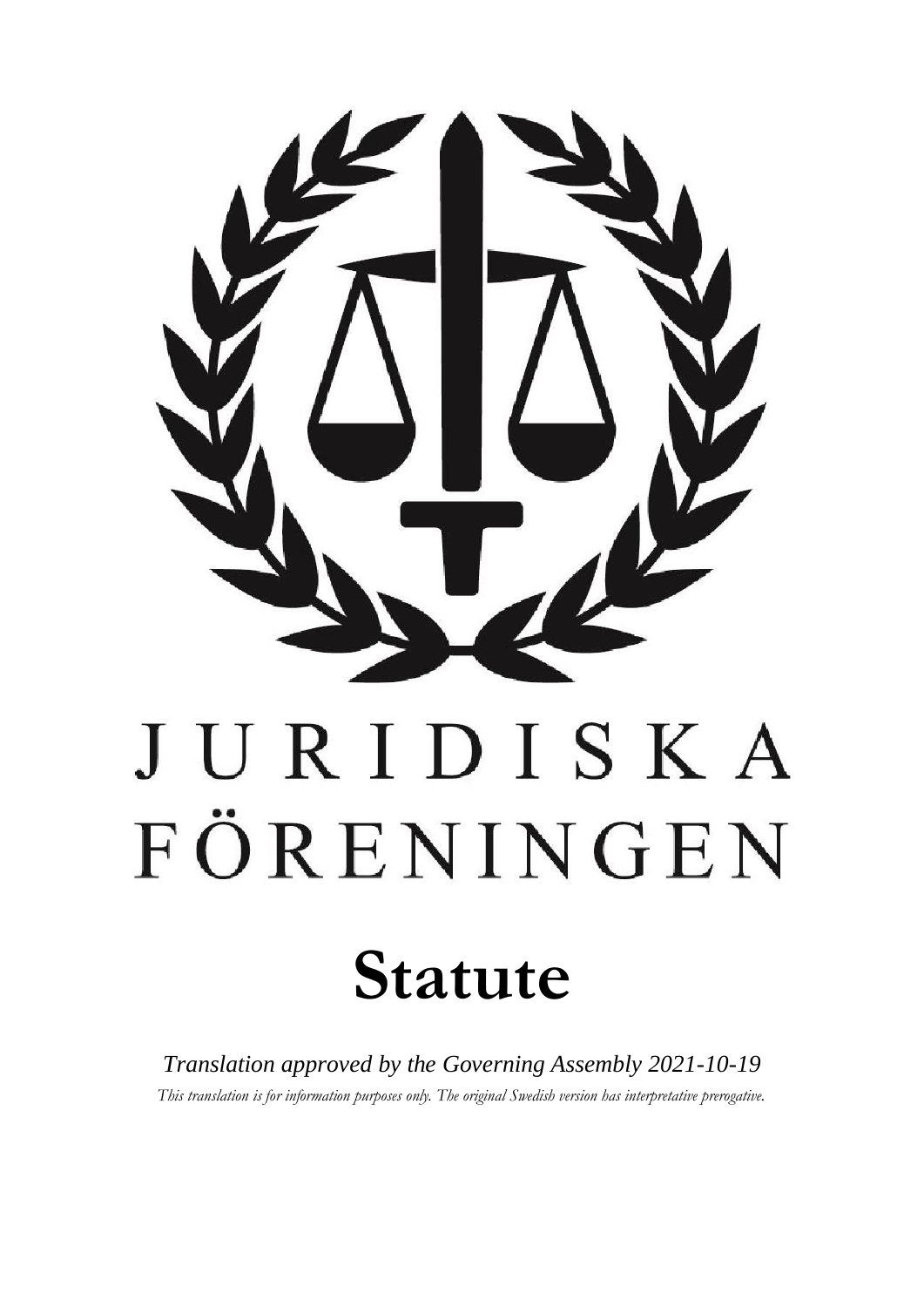# **Statute for the Law Students' Union in Lund Valid from 18 September 2001 Latest version approved 19 October 2021**

# **Contents**

| Chapter 1  | Purpose and activities                               | page 3  |
|------------|------------------------------------------------------|---------|
| Chapter 2  | Members                                              | page 3  |
| Chapter 3  | Inspector and assistant inspector                    | page 5  |
| Chapter 4  | Organisation and financial year                      | page 6  |
| Chapter 5  | Governing assembly                                   | page 6  |
| Chapter 6  | Board                                                | page 13 |
| Chapter 7  | Presiding committee                                  | page 14 |
| Chapter 8  | Drafting committee on education issues               | page 15 |
| Chapter 9  | Working committees and Union officers                | page 15 |
| Chapter 10 | Senior members committee                             | page 19 |
| Chapter 11 | Nominating committee                                 | page 20 |
| Chapter 12 | Governing assembly elections                         | page 21 |
| Chapter 13 | Audit                                                | page 24 |
| Chapter 14 | Consolidation and deposition fund                    | page 24 |
| Chapter 15 | Companies owned by the Law Students' Union           | page 25 |
| Chapter 16 | Associations affiliated with the Law Students' Union | page 26 |
| Chapter 17 | Interpretation and amendment to this statute         | page 26 |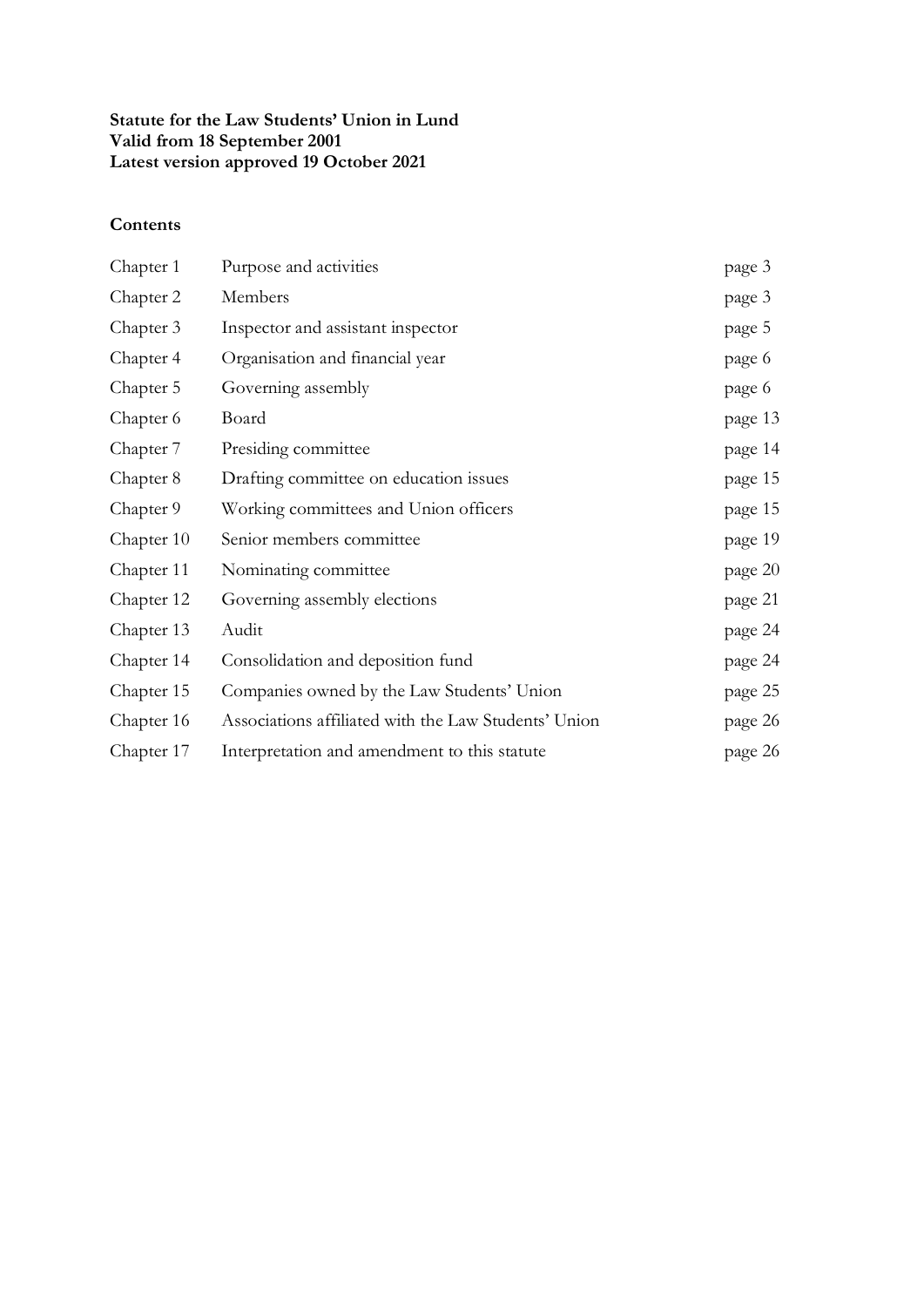# **Chapter 1 Purpose and activities**

Section 1 PURPOSE

The Law Students' Union is a not-for-profit organisation with no political or religious affiliations. It is a Union for first and second cycle students at the Faculty of Law pursuant to Chapter 4 Sections 8–14 of the Higher Education Act.

The main purpose of the Union is to monitor and contribute to education and the conditions for education at the Faculty of Law at Lund University.

# Section 2 ACTIVITIES

The Union is to provide members with the opportunity to broaden and enhance their expertise in law. It shall also provide rich opportunities for social activities. The Union is to promote cooperation with the Faculty of Law and its affiliated associations. Furthermore, it is to promote cooperation with JURO, LUS, AF*,* TRF, ELSA, Domvilleorden, the Law Society of Lund and sister Unions in the Nordic countries.

The Union's financial objective is to reinvest all funds into the Union to the benefit of its members.

# **Chapter 2 Members**

Section 1 UNION MEMBERS

The Union consists of ordinary members, supporting members and honorary members.

# Section 2 ORDINARY MEMBERS

Students conducting studies at the Lund University Faculty of Law are entitled to be ordinary members of the Law Students' Union**.** 

The Law Students' Union is to keep a register of its members. The Union shall make the register available to Lund University on request.

#### Section 3 SUPPORTING MEMBERS

Persons who are not entitled to be ordinary members and to whom Section 2 does not apply may be granted the right to be supporting members for one financial year or longer by the board or by delegation of the board. Decisions on rules and fees for supporting memberships are taken by the governing assembly.

The inspector, assistant inspector, senior members committee and staff at the Faculty of Law are supporting members of the Union.

#### Section 4 HONORARY MEMBERS

The Union may appoint as honorary members lawyers whose personal traits and professional achievements are an asset to the Union and for whom the Union wishes to express its respect.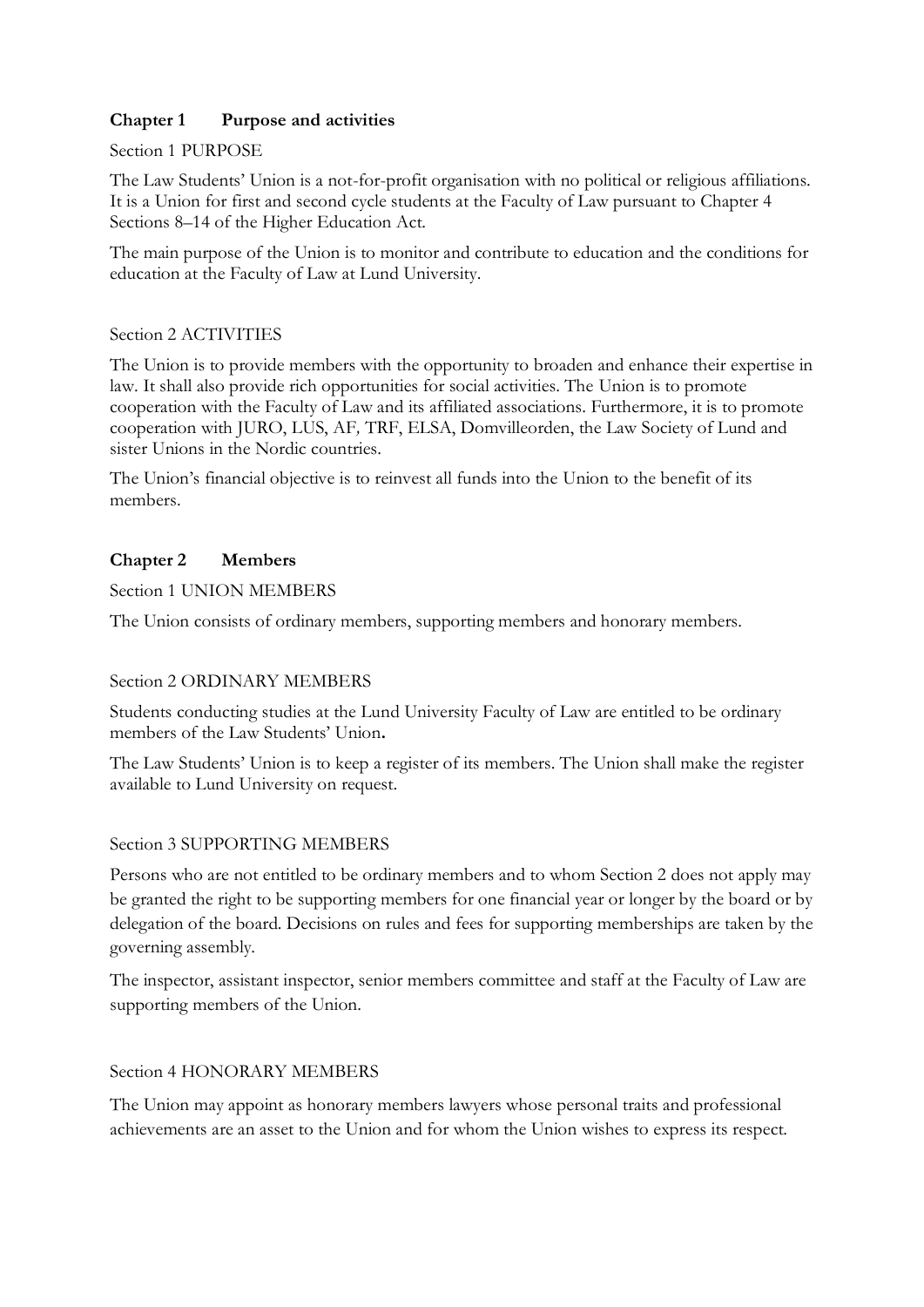Other persons who have assisted the Union and its members in exceptional ways can also be appointed honorary members.

Honorary members are automatically co-opted to governing assembly meetings and have the right to speak.

Honorary members are elected by the governing assembly by a majority of three fourths. Nominations of honorary members can be made by the senior members committee, the board or a minimum of 30 members.

If a decision is taken not to appoint a proposed honorary member, the proposal and decision are not to be entered into the minutes.

If an honorary member has behaved offensively or disgraced the Union, the honorary member can be dismissed by the governing assembly by a majority of three fourths.

### Section 5 MEMBERSHIP FEE

Ordinary members are liable to pay a membership fee set by the governing assembly. A membership fee for the spring semester entitles to membership for the period 1 January to 31 August. A membership fee for the autumn semester entitles to membership for the period 20 June to 19 January.

#### Section 6 RIGHTS OF MEMBERS

Ordinary members pursuant to Chapter 2 Section 5 have the right to

- 1. participate in governing assembly elections with one (1) vote,
- 2. stand for election to the governing assembly,
- 3. stand for elections to posts appointed by the governing assembly, and
- 4. attend governing assembly meetings, unless the governing assembly has decided that the meeting is to take place behind closed doors pursuant to Chapter 5 Section 23.

#### Section 7 RIGHTS OF SUPPORTING MEMBERS

If nothing to the contrary is stipulated in these statutes, supporting members

- 1. are not entitled to vote in governing assembly elections, stand for elections to the governing assembly or make proposals to the governing assembly,
- 2. are not entitled to stand for elections to posts appointed by the governing assembly,
- 3. are not entitled to attend governing assembly meetings,
- 4. can be expelled through a board decision if there are exceptional reasons. A decision on expulsion is to be submitted to the governing assembly as soon as possible.

#### Section 8 EXIT

The exit of a member is to take place at the start of the semester immediately following the semester in which the application for exit was made. However, the board may approve exit at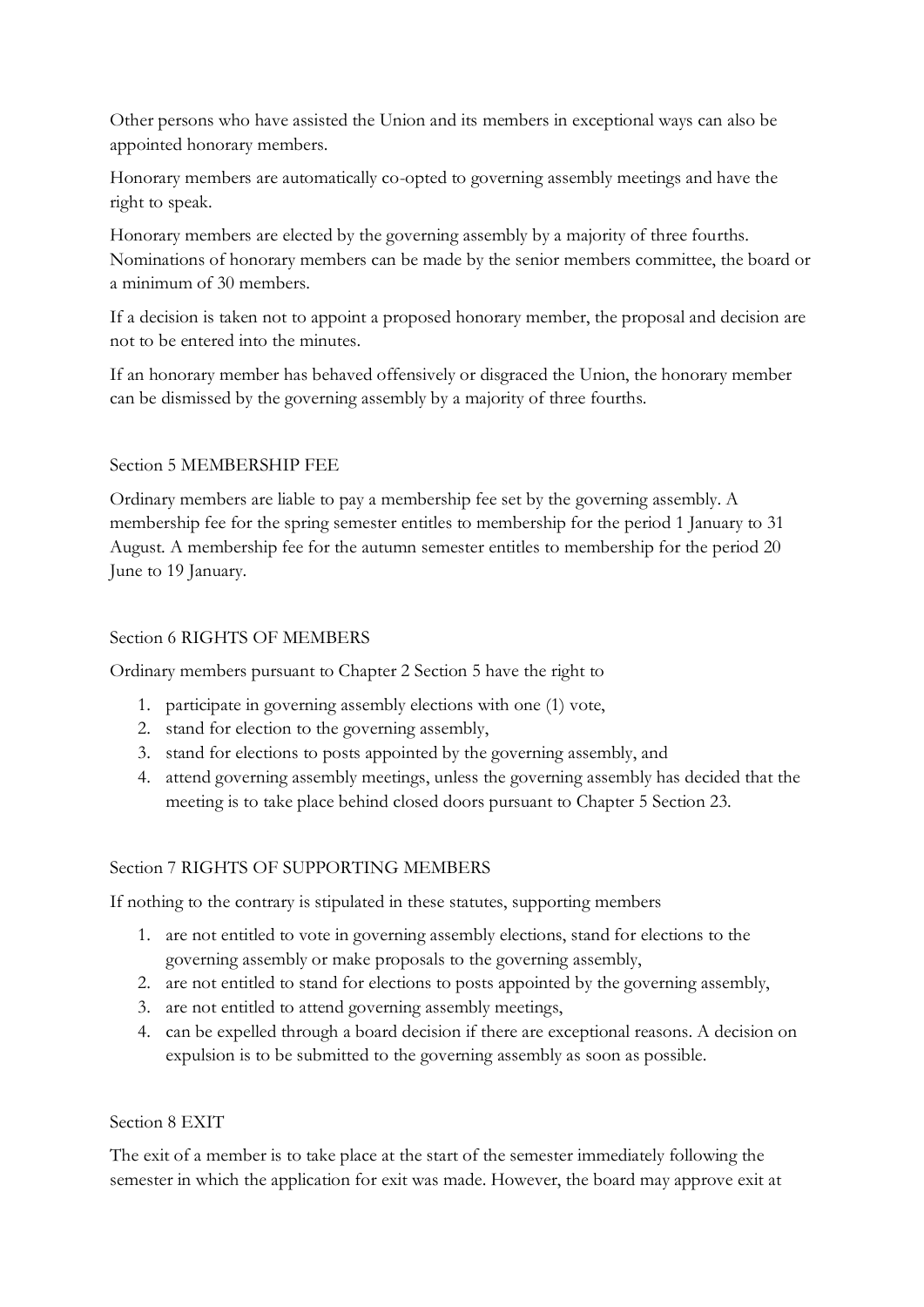other times, if there are exceptional reasons. Members granted early exit are not entitled to have their membership fee refunded.

# Section 9 REFUSAL OF MEMBERSHIP

Persons as defined in Chapter 2 Section 2 may be refused membership if they have behaved offensively or in conflict with the Union's purpose. The board is to propose a refusal of membership to the next ordinary meeting of the governing assembly. A decision on refusal of membership requires a three-fourths majority in the governing assembly. The person proposed for refusal of membership is entitled to speak before the governing assembly.

The present provision is to be applied restrictively and a decision to refuse membership is to be justified in writing.

# Section 10 EXPULSION OF A MEMBER

A member may be expelled from the Union if he or she has behaved offensively or in conflict with the Union's purpose. The board is to propose the expulsion of a member to the next ordinary meeting of the governing assembly. A decision on expulsion requires a three-fourths majority in the governing assembly.

The present provision is to be applied restrictively and a decision to expel a member is to be justified in writing.

# **Chapter 3 Inspector and assistant inspector**

Section 1 INSPECTOR

The inspector is to safeguard the interests of the Union and in general to promote its activities.

The inspector is to be an informed, experienced, trustworthy and respected person associated with the Faculty of Law at Lund University.

The inspector is appointed for a period of three years. If he or she is to retire or take up duties in conflict with the purpose of the Union, the governing assembly can discontinue the appointment before the end of the term of office. Decisions on appointment and discontinuation are taken in accordance with the relevant provisions in Chapter 2 Section 4 fourth paragraph.

The inspector is automatically co-opted to governing assembly meetings and has the right to speak and make proposals.

# Section 2 ASSISTANT INSPECTOR

The Union may appoint a person meeting the requirements in Chapter 3 Section 1 as assistant inspector. The assistant inspector is to assist the inspector in his or her duties. The assistant inspector is appointed for a period of no more than three years at a time.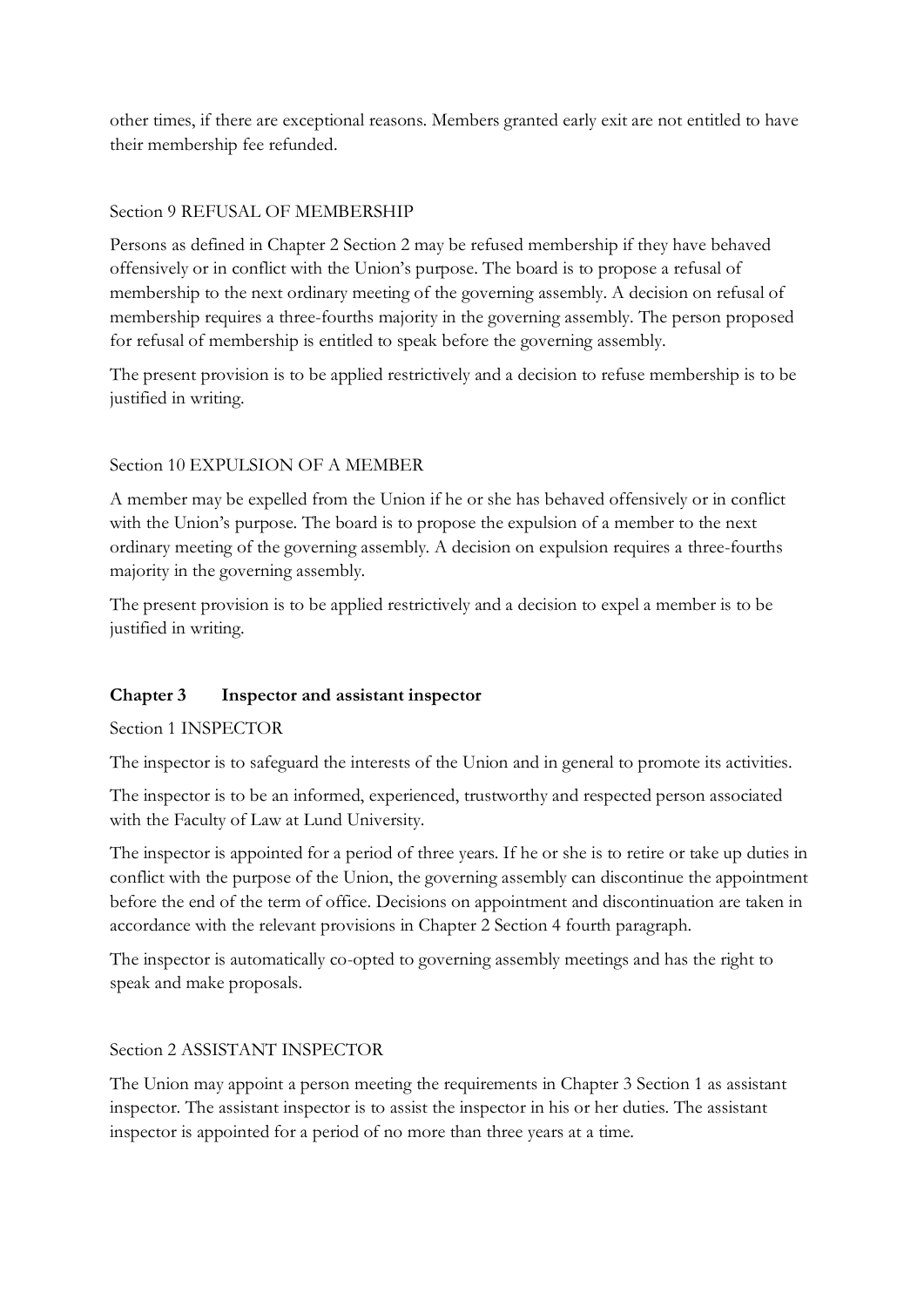Decisions on appointment and dismissal of an assistant inspector are taken in accordance with the relevant provisions in Chapter 2 Section 4 fourth paragraph.

# **Chapter 4 Organisation and financial year**

# Section 1 ORGANISATION OF THE LAW STUDENTS' UNION

The Union consists of

- a governing assembly
- a board
- a presiding committee
- a drafting committee for education issues
- a nominating committee
- an election board
- permanent working committees
- a senior members committee
- auditors.

### Section 2 FINANCIAL YEAR

The financial year of the Union runs from 1 July to 30 June.

# **Chapter 5 Governing assembly**

Section 1 POWERS

The governing assembly is the Union's highest decision-making body.

#### Section 2 TERM OF OFFICE

The term of office of the governing assembly is identical with the Union's financial year.

#### Section 3 COMPOSITION

The governing assembly consists of 21 members.

If an elected member resigns during the term of office, he or she is to be replaced by the nonappointed candidate with the highest number of votes according to the approved minutes from the most recent governing assembly election.

#### Section 4 OBLIGATIONS OF MEMBERS

A governing assembly member must be

1. a member of the Union during the term of office.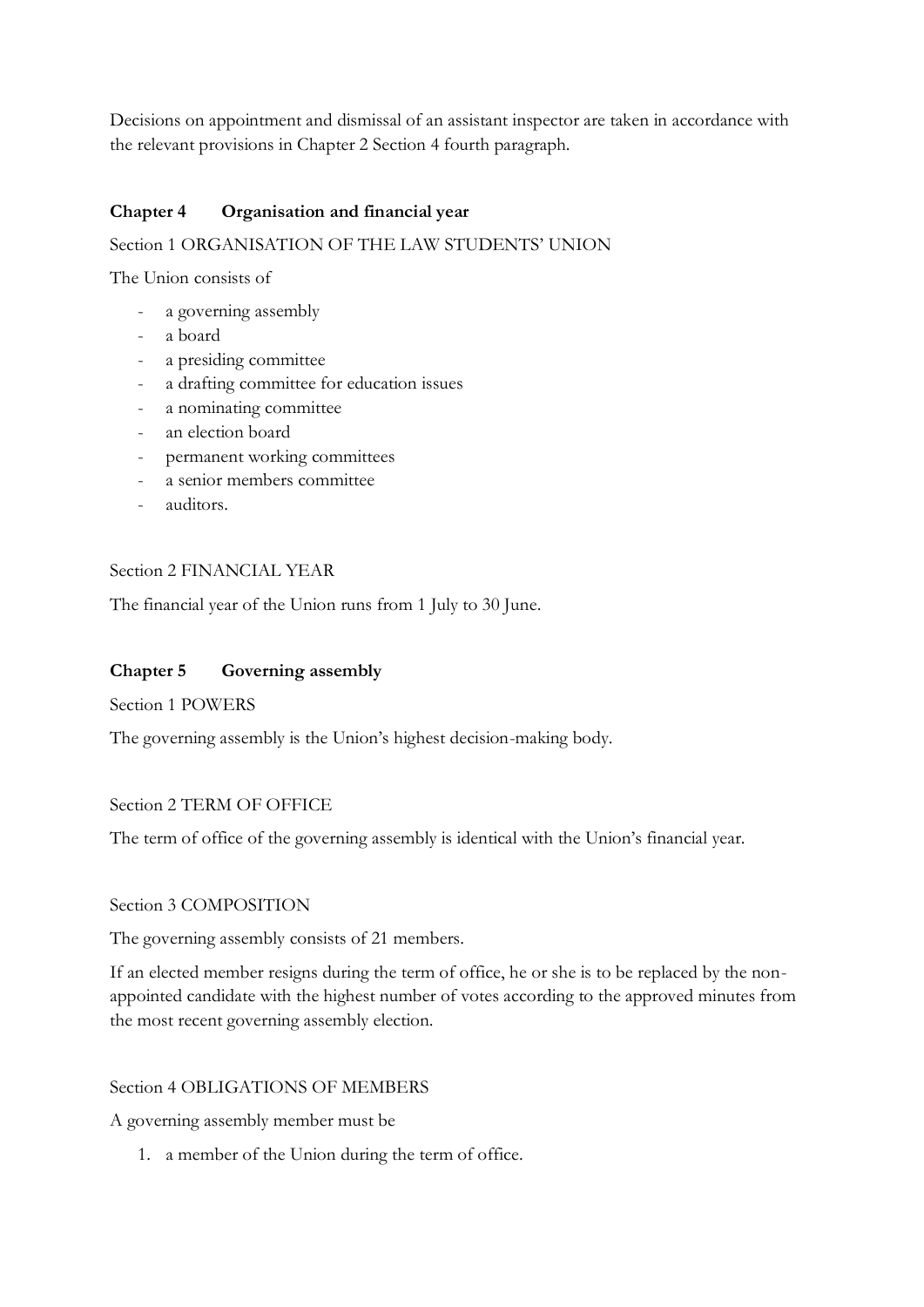# Section 5 GOVERNING ASSEMBLY MEETINGS

The meetings of the governing assembly are ordinary meetings, extraordinary meetings and election meetings.

### Section 6 ORDINARY MEETINGS

The governing assembly shall hold at least three ordinary meetings each semester. In addition to ordinary meetings, an election meeting is to be held each spring semester.

No meetings may be held in the periods 15 June to 31 August and 15 December to 15 January.

### Section 7 EXTRAORDINARY MEETINGS

The board or governing assembly can decide to call an extraordinary meeting. An extraordinary meeting can also be called if

- 1. one third of the governing assembly members request such a meeting in writing to the board and state the matters requiring a meeting,
- 2. the Union's auditors demand such a meeting, or
- 3. 50 members request such a meeting in an application to the board and state the matters requiring a meeting.

An extraordinary meeting is to be held within fifteen weekdays of an application for such a meeting being received by the board. An extraordinary meeting of the governing assembly may only deal with matters for which the meeting was requested or decided.

# Section 8 ELECTION MEETINGS

The election meeting is the first meeting of the newly appointed governing assembly. It shall be held within fifteen weekdays of the election to the governing assembly but no later than the third week of May. Positions which, pursuant to the regulations, are to be appointed per calendar year, are to be decided at the last governing assembly meeting of the autumn semester. At election meetings, it is the responsibility of the governing assembly to

- 1. appoint the chair, vice-chair, secretary and deputy secretary, pursuant to Chapter 5 Section 30,
- 2. appoint the Law Students' Union's president, vice-president and other board members,
- 3. appoint the chair and deputy chair of the working committees and the Union officers,
- 4. appoint the Union auditors, and
- 5. appoint the Union representatives to the bodies in which the Law Students' Union is to be represented.

Only elections in accordance with this section may take place at election meetings. No other matters may be addressed at election meetings.

Election meetings can be divided into several meetings, when necessary, provided that they take place within the timeframe stipulated by these statutes.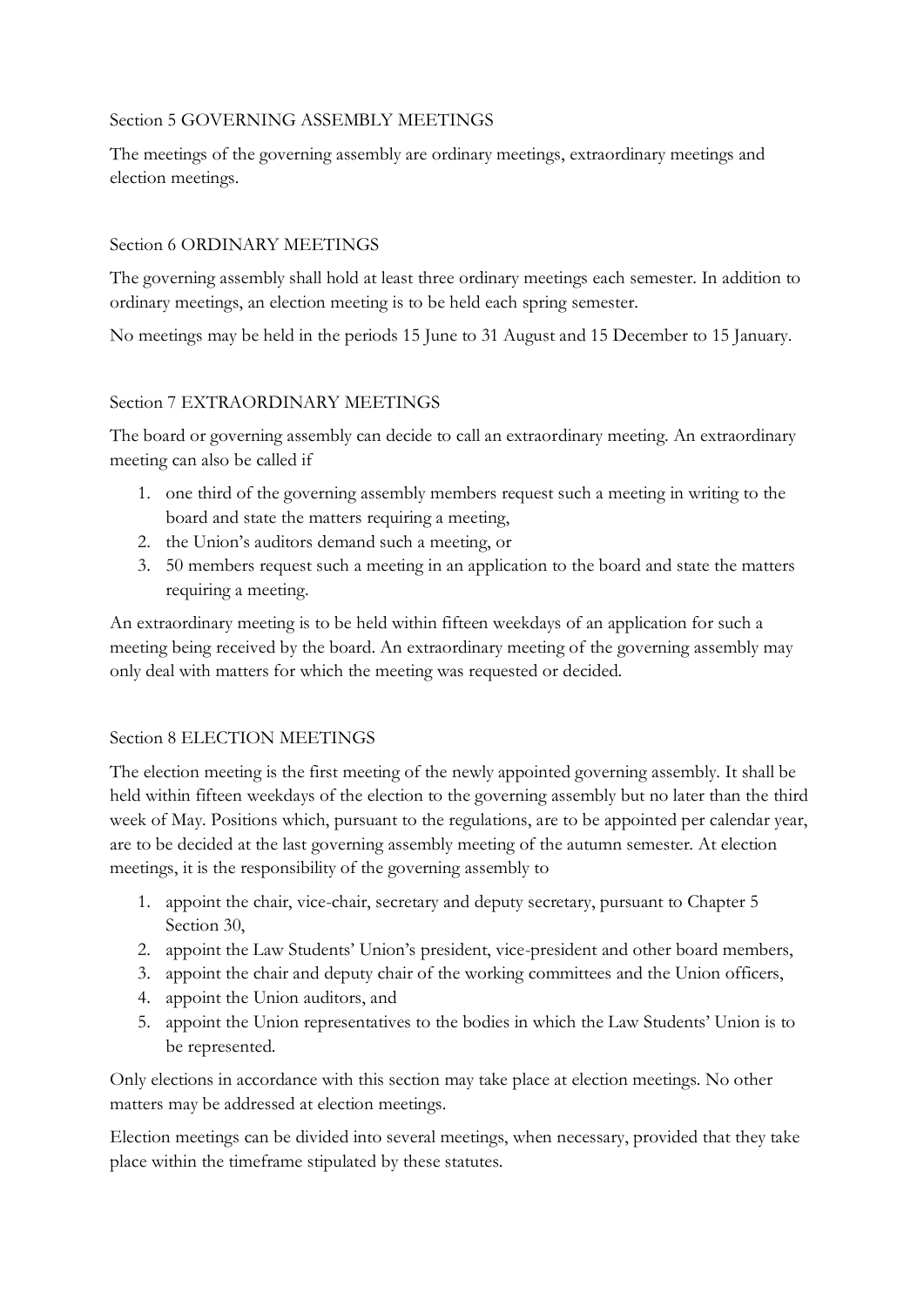#### Section 9 CHAIRMANSHIP

Governing assembly meetings are led by the chair or, in the absence of the chair, the vice-chair.

Election meetings are initially chaired by the inspector who is also to approve the register of voters and to arrange the election of chair, vice-chair, secretary and deputy secretary for the new financial year. As soon as the chair has been appointed, he or she will lead the meeting.

#### Section 10 PROCEDURE

Sections 10–21 regulate the procedure of governing assembly meetings. If nothing to the contrary is stipulated in these statutes or in governing assembly instructions, the provisions of the following sections apply also to the other bodies of the Union.

#### Section 11 AGENDA

Meetings may only address matters included on the agenda or matters that are unanimously deemed to be applicable to matters on the agenda.

The item Any Other Business may only involve discussion.

#### Section 12 POINTS OF ORDER

Decisions on requests for adjournment, postponement, referral or other points of order are allowed to interrupt discussions of the matter concerned.

#### Section 13 POSTPONEMENT

A postponed matter is to be included on the agenda of the following meeting or a meeting indicated in the decision on postponement.

#### Section 14 MINUTES

Minutes shall be taken of the decisions made at meetings. If so decided at a meeting, minutes may also be taken of discussions.

The minutes are to be approved by the chair and two persons appointed for the purpose by the governing assembly.

The minutes shall be made available at the Union office and on the website no later than five weekdays after approval and no more than fifteen weekdays after the meeting.

#### Section 15 DISSENTING OPINION

A member who wishes to report a dissenting opinion must state this when the matter concerned is discussed at the meeting. The dissenting opinion must be reported to the secretary within three weekdays of the meeting.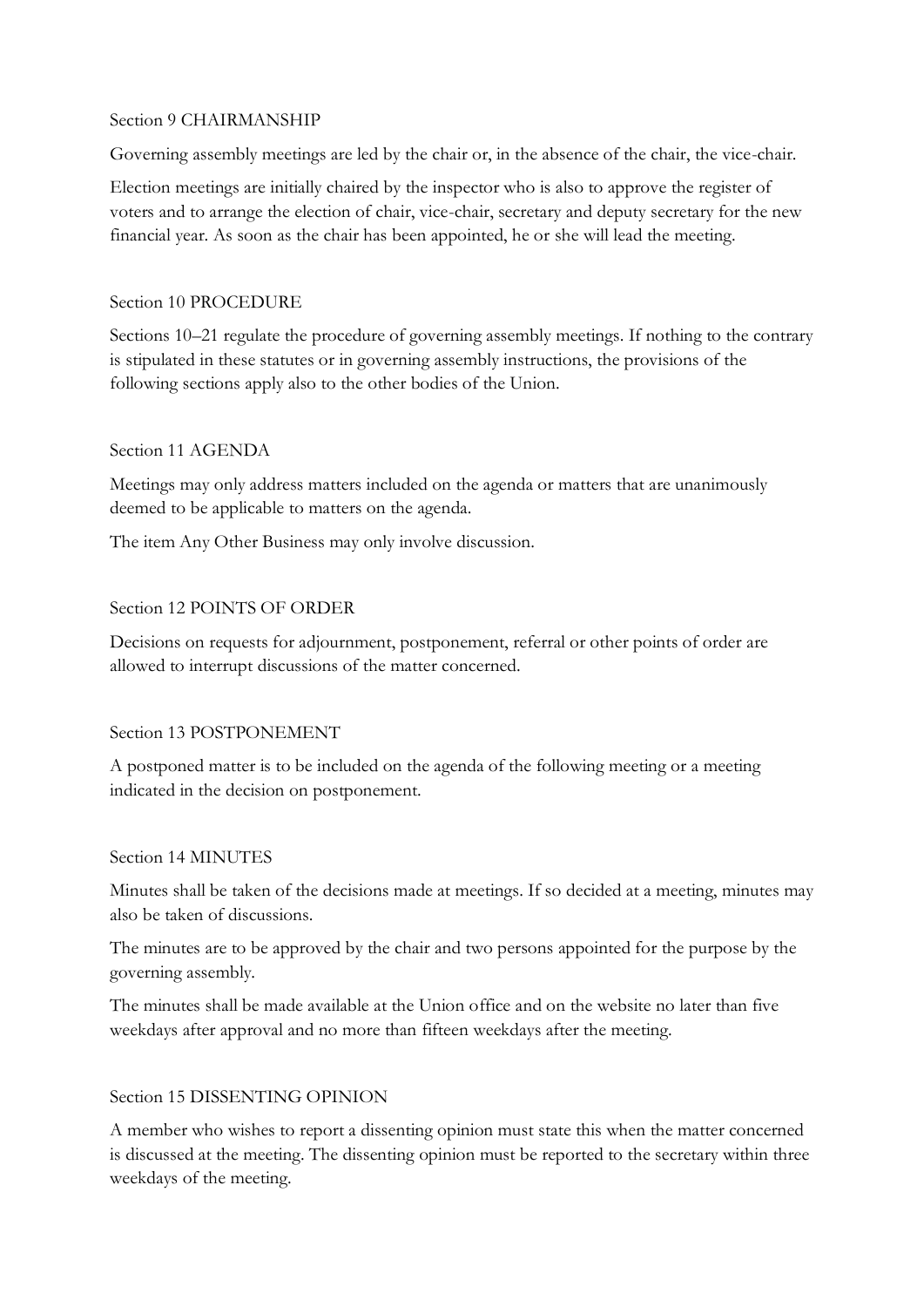#### Section 16 ADDITION TO MINUTES

A member who wishes to make an addition to the minutes detailing his or her view on the matter must state this when the matter concerned is discussed at the meeting. The addition must be reported to the secretary within three weekdays of the meeting.

### Section 17 VOTING

Votes shall be open. If requested, minutes shall be taken of how individual members voted.

### Section 18 ELECTIONS

After a possible presentation and question and answer session, the candidate should leave the room to make it possible for the governing assembly to freely discuss the matter prior to the decision.

Elections take place with closed ballots if more than one candidate is involved or if it is requested by an eligible voter.

For elections with closed ballots, the person who receives at least half of the votes is elected. If the seat cannot be filled in this manner, a new election takes place.

In the event of a tie, the nominating committee's proposal takes precedence. In other cases, a further round of voting shall be held between the candidates.

The governing assembly may decide on free nominations to elections not preceded by nominations from the nominating committee. For elections preceded by nominations from the nominating committee, the governing assembly may decide on free nominations by a majority of two thirds.

#### Section 19 DECISIONS

Decisions are taken by simple majority, if nothing else is stipulated in these statutes. The board's proposal is the primary proposal. In the event of a tie, the board's proposal wins.

# Section 20 REGULATIONS

The governing assembly approves the Union's regulations. The regulations regulate the activities and organisation of the Union. The statutes take precedence over the regulations. The regulations are adopted and amended by the governing assembly with a majority of two thirds.

# Section 21 NO-CONFIDENCE VOTES

A representative elected by the governing assembly can be removed from his or her position immediately through a declaration of no-confidence supported by at least half of the governing assembly members. If there are extraordinary reasons, the board can decide to strip the representative of the powers involved in the position until the matter is decided. Before the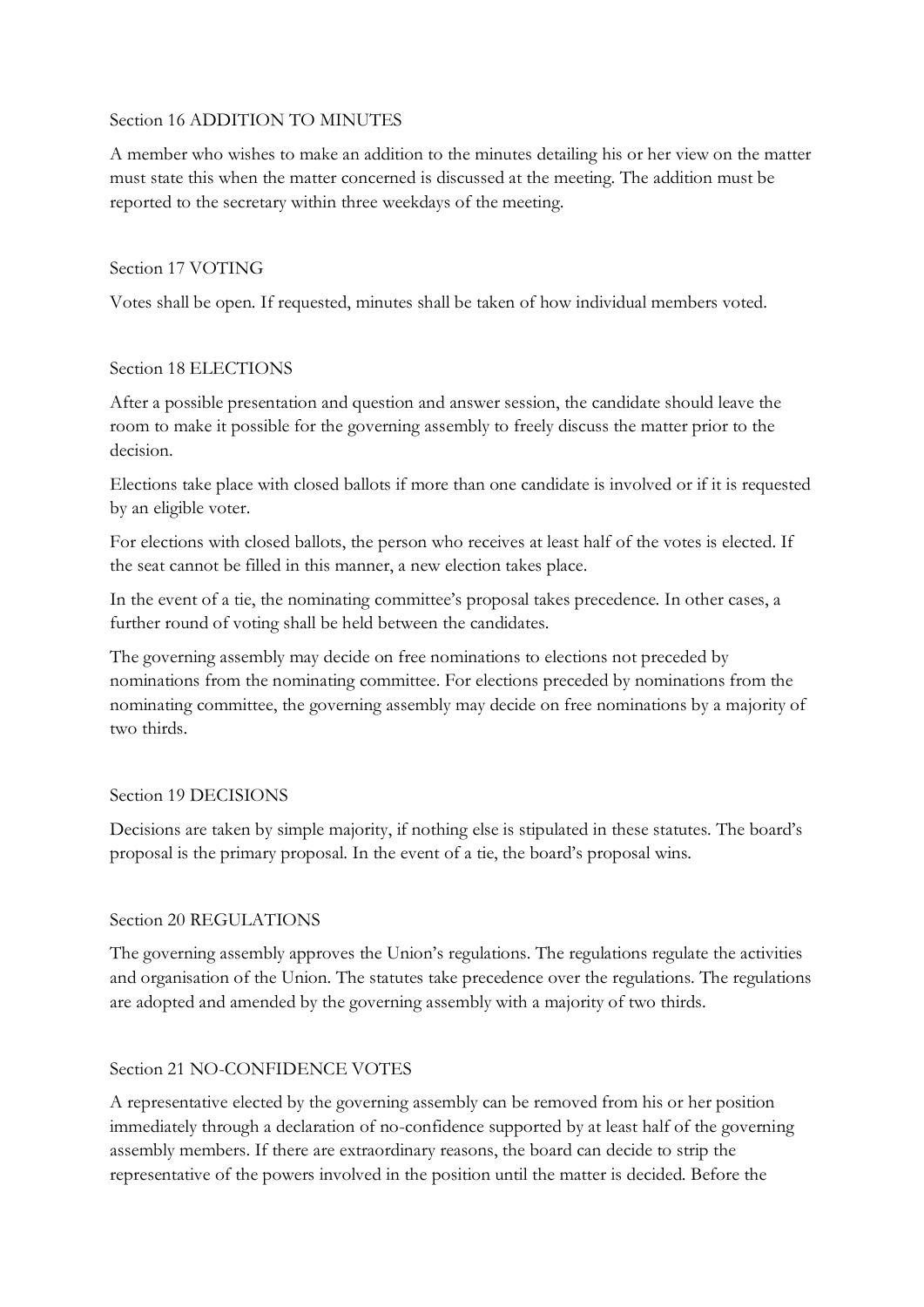person concerned is stripped of the powers involved in the position, he or she has the right to make a statement.

If a declaration of no-confidence is made, a new representative may be appointed at the meeting.

# Section 22 CONFLICT OF INTERESTS

Members may not participate in votes concerning discharge of responsibility for the member or for decisions in which the member has been involved. Neither may members participate in decisions that could be expected to bring extraordinary financial advantage to the member or someone closely related to him or her.

### Section 23 MEETING BEHIND CLOSED DOORS

Questions concerning the personal or financial circumstances of an individual can be dealt with behind closed doors if the governing assembly decides that disclosure of the information could harm the person concerned or someone closely related to him or her.

### Section 24 QUORUM

The governing assembly is quorate when at least half of the members are present for the vote.

# Section 25 CO-OPTION

The following are permanently co-opted with the right speak at governing assembly meetings:

- 1. the board,
- 2. the inspector,
- 3. the assistant inspector,
- 4. committee chairs and Union officers,
- 5. honorary members,
- 6. the Union's auditors,
- 7. members who have made a motion at a governing assembly meeting in accordance with Chapter 5 Section 28 or Chapter 5 Section 30 point 13,
- 8. the chair of the nominating committee, and
- 9. the chair of the election board.

The governing assembly may co-opt others to attend and also to speak at meetings. Co-opted members are entitled to speak and make nominations in election matters.

#### Section 26 SUMMONS TO MEETINGS

The board is to ensure that summons to meetings reach the governing assembly members and permanently co-opted members at the latest seven weekdays before the meeting. The summons shall also be posted on the Union's noticeboard. However, the board is not obliged to send the summons to honorary members unless they have explicitly requested this.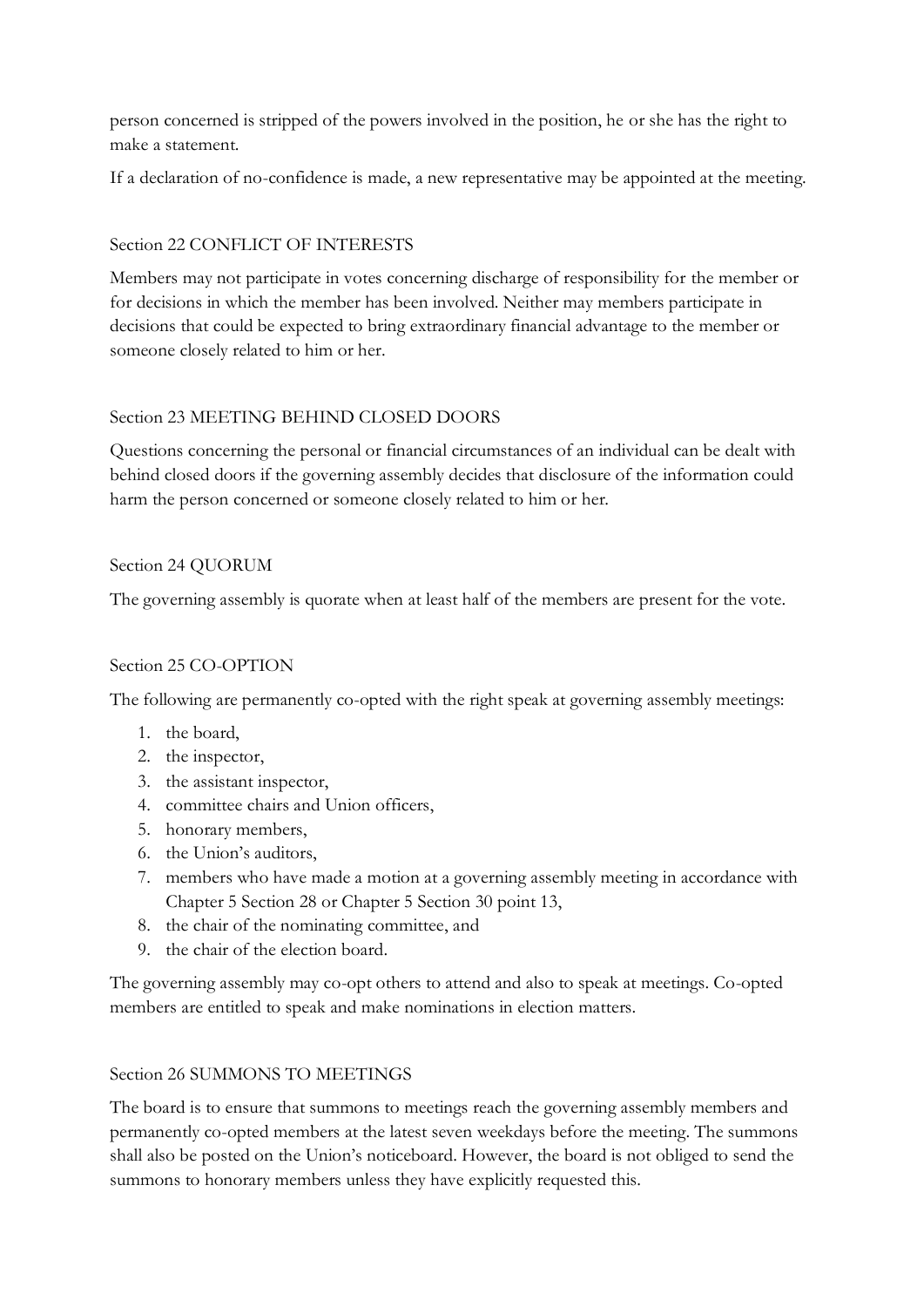### Section 27 AGENDA AND DOCUMENTS

The meeting agenda shall be posted on the Union's noticeboard and be made available together with necessary documents to governing assembly members and permanently co-opted members at a place indicated by the board at the latest three weekdays prior to the meeting.

#### Section 28 MOTIONS

Motions for ordinary governing assembly meetings may be submitted by governing assembly members, board members or a group of at least ten members of the Union.

Motions intended to be considered at an ordinary governing assembly meeting shall be submitted in writing to the board at the latest ten weekdays prior to the meeting.

# Section 29 FORMAL QUESTIONS

A governing assembly member who wants the meeting to deal with the activities of an individual representative and wishes an explanation should submit a formal question. Formal questions shall be submitted in writing at the latest three weekdays prior to the meeting. If the member posing the question so requests, the person asked shall respond to the question in writing. Furthermore, the member posing the question is entitled to pose further questions when the answer to the formal question is presented.

A member who, as a result of the answer to the formal question, requests that a statement be made or a measure be taken must ask to have the matter included on the meeting agenda.

#### Section 30 RESPONSIBILITIES OF THE GOVERNING ASSEMBLY

It is the responsibility of the governing assembly to:

- 1. appoint a president, vice-president and board of the Law Students' Union,
- 2. appoint a Union nominating committee,
- 3. appoint a Union election board,
- 4. appoint Union representatives for external bodies,
- 5. hold other elections stipulated in these statutes or in instructions approved by the governing assembly,
- 6. annually set the membership fee pursuant to Chapter 2 Section 5,
- 7. annually set the budget for the Union's activities and, when necessary, decide on an audit,
- 8. annually approve the Union's plan of activities,
- 9. annually approve the Union's policy document,
- 10. decide on the issue of discharge from liability for the board and for members having been in charge of Union assets, and in this context approve the Union's annual report,
- 11. issue regulations for the Union,
- 12. deal with proposals from the board and motions from members of the governing assembly,
- 13. deal with questions and matters submitted by at least ten members of the Union,
- 14. deal with appeals as defined in Chapter 9 Section 24, and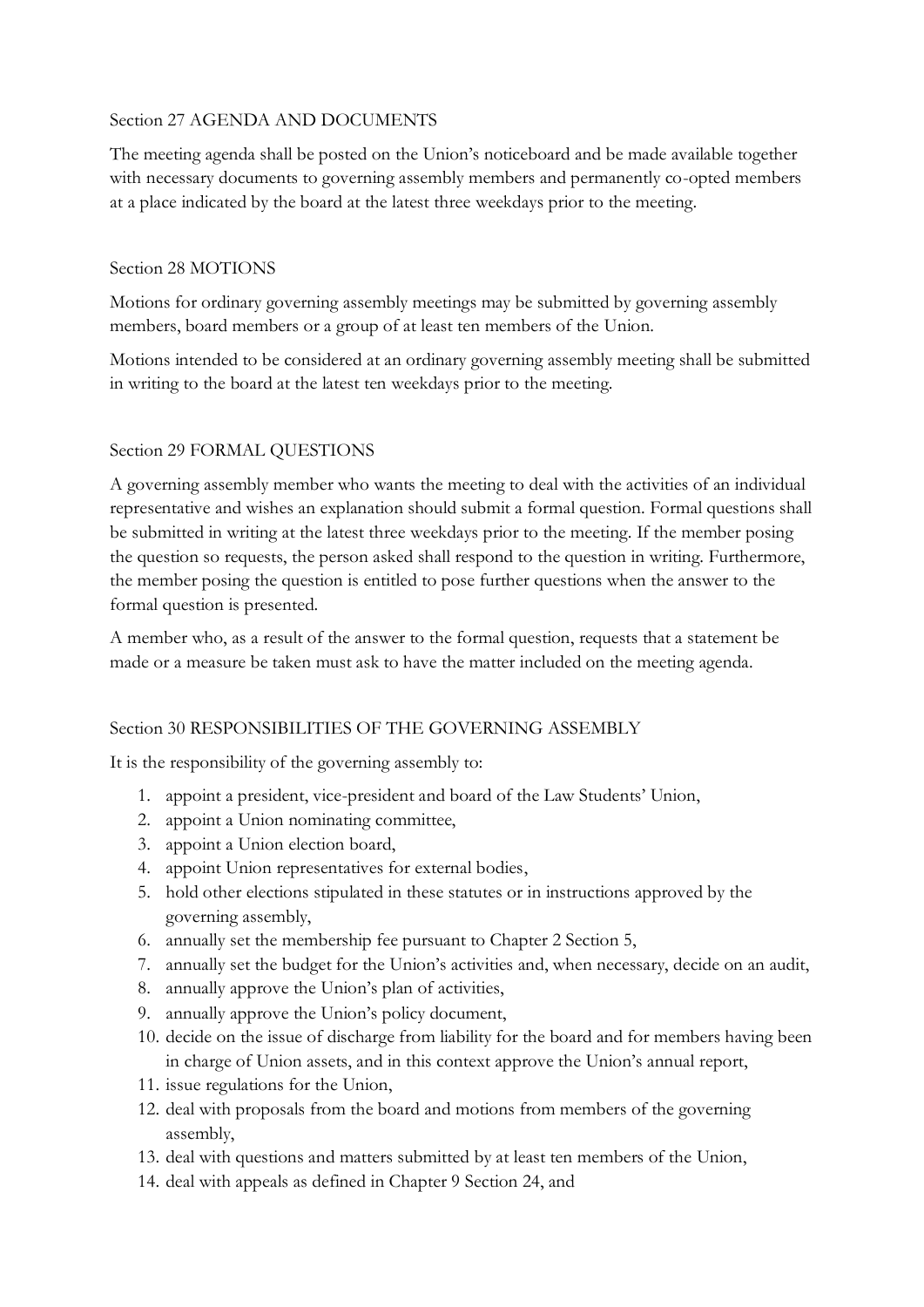15. decide on Union matters which, pursuant to these statutes or regulations approved by the governing assembly, are not within the mandate of other Union bodies.

# Section 31 DISSOLUTION OF THE GOVERNING ASSEMBLY

The governing assembly can be dissolved through a decision supported by a majority of three fouths and call a new election which must take place within six weeks of the decision, with the exception of cases covered by Chapter 12 Section 4.

The resigning governing assembly members serve as interim governing assembly members until a new governing assembly has been appointed. Interim governing assembly members may not initiate any new commitments for the Union.

### **Chapter 6 Board**

Section 1 ACCOUNTABILITY

The board answers to the governing assembly for its activities.

#### Section 2 COMPOSITION

The board consists of eight members including the Union's presiding committee.

The chair or, in his or her absence, the vice-chair of the Union's permanent working committee and Union officers are permanently co-opted to board meetings with the right to speak and make proposals. The board may co-opt others when necessary.

Section 3 TERM OF OFFICE

The term of office is identical with the financial year.

#### Section 4 QUORUM

The board is quorate when at least four members are present, including the president or the vicepresident.

#### Section 5 RESPONSIBILITIES

It is the responsibility of the board to:

- 1. implement decisions made by the governing assembly ,
- 2. lead the ongoing activities of the Union,
- 3. make proposals for decisions by the governing assembly based on processed matters,
- 4. appoint authorised signatories for the various bodies of the Union,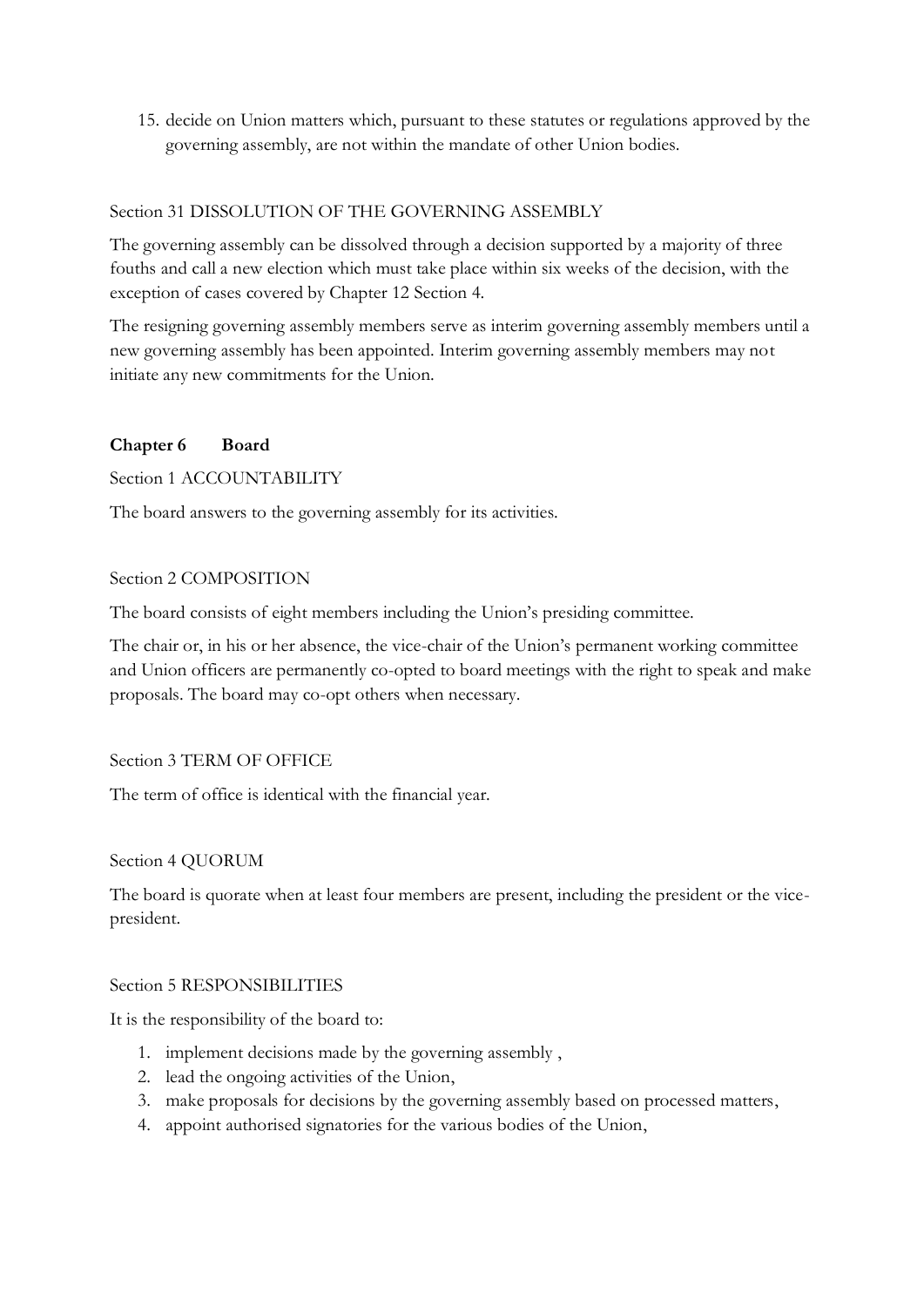- 5. appoint an interim president and vice-president in consultation with the nominating committee at the resignation of the president and vice-president. The appointment is valid only until the next governing assembly meeting,
- 6. in the case of long absences of the president or vice-president, ensure that the duties of the presiding committee are taken care of,
- 7. decide on urgent governing assembly matters during the periods in which meetings may not be held pursuant to Chapter 5 Section 6. However, such decisions must be approved by the governing assembly as soon as it is permitted by these statutes,
- 8. make statements on submitted motions,
- 9. annually report to Lund University the activities of the Union and the number of current members, and
- 10. conduct activities in such a way that the Law Students' Union maintains its status as a student Union.

# Section 6 MEETINGS

The board shall hold meetings at least once a month, with the exception of July and August when no meetings should be held.

# Section 7 SUMMONS TO MEETINGS

Meetings are called by the president.

The president is also obliged to call a meeting at the request of a board member or the auditors. Such a meeting is to take place within ten weekdays of a valid application to the president for such a meeting to be called.

Summons to meetings shall be sent to the board members at the latest five weekdays before the meeting.

#### Section 8 AGENDA AND DOCUMENTS

The meeting agenda shall be made available together with necessary documents at a place indicated by the board at the latest one working day prior to the meeting.

# **Chapter 7 Presiding committee**

Section 1 COMPOSITION

The presiding committee is made up of the president and vice-president of the Law Student's Union.

#### Section 2 RESPONSIBILITIES

It is the responsibility of the presiding committee to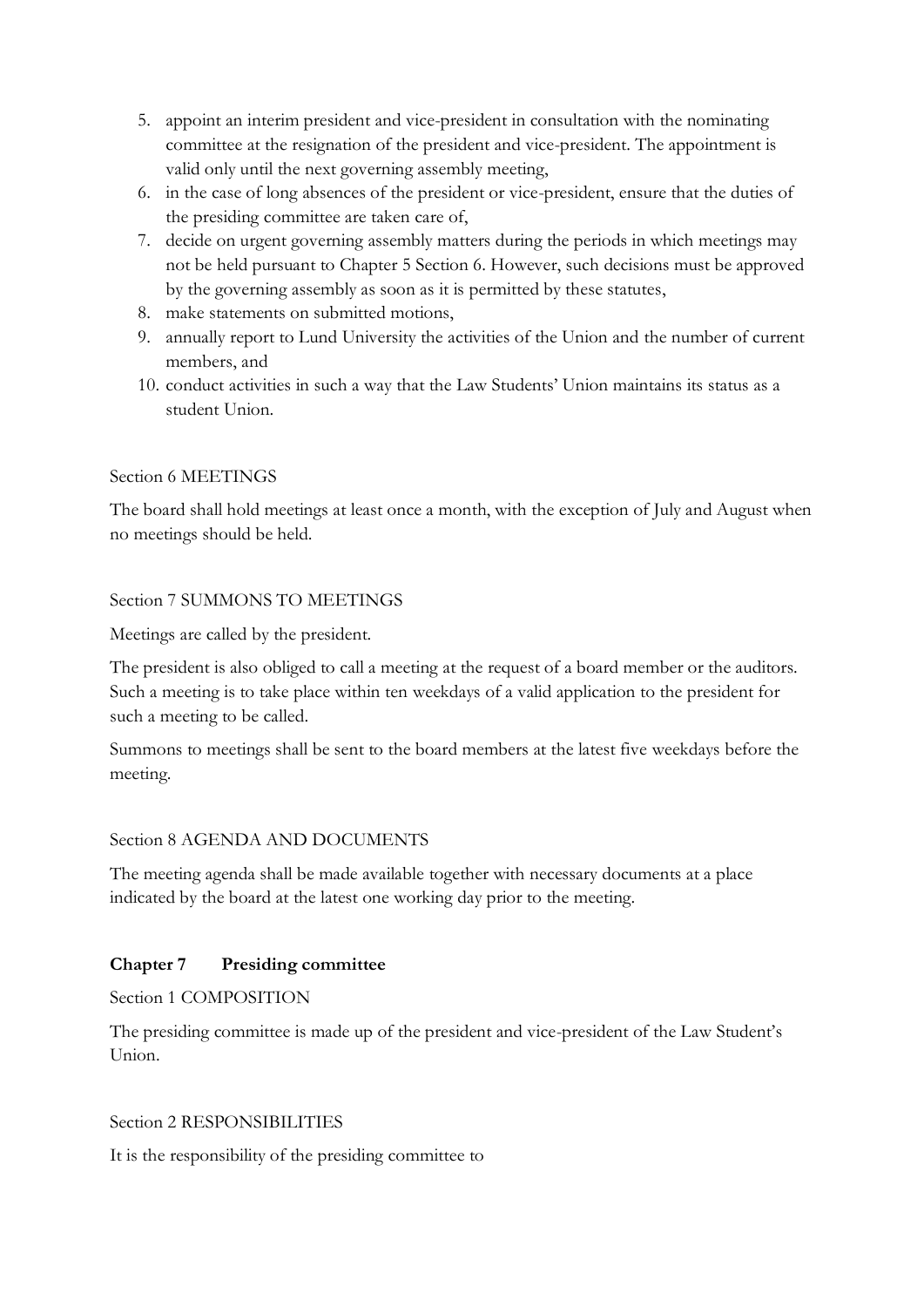- 1. present a draft plan of activities to the governing assembly at the latest in October,
- 2. manage the Law Students' Union in consultation with the board, and
- 3. decide on urgent board matters and inform the board of such decisions at the next board meeting.

### Section 3 PRESIDENT

It is the particular responsibility of the president to

- 1. call and chair board meetings,
- 2. represent the Union in official contexts, and
- 3. call meetings of the drafting committee for education issues.

#### Section 4 VICE-PRESIDENT

It is the responsibility of the vice-president to assist the president and to perform the duties of the president in his or her absence.

The vice-president is responsible for the Union finances and is obliged to continually report on the finances to the governing assembly and board.

### **Chapter 8 Drafting committee on education issues**

Section 1

The drafting committee on education issues answers to the governing assembly for its activities.

#### Section 2

The drafting committee on education issues deals with the general issues of monitoring education within the Union.

#### Section 3

The drafting committee on education issues consists of the Union's president, the education committee chair and vice-chairs, one board member and the most recently retired president.

The president calls the meetings of the drafting committee.

# **Chapter 9 Working committees and Union officers**

#### Section 1 UNION WORKING COMMITTEES AND OFFICERS

The permanent working committees of the Union are: the education committee, the social functions committee, the lecture committee, the international student committee, the communications committee, the business and industry committee, the spex committee (Dolu§pexarna), Dissidenten, the novice committee, JIPPO, the culture committee, the JiA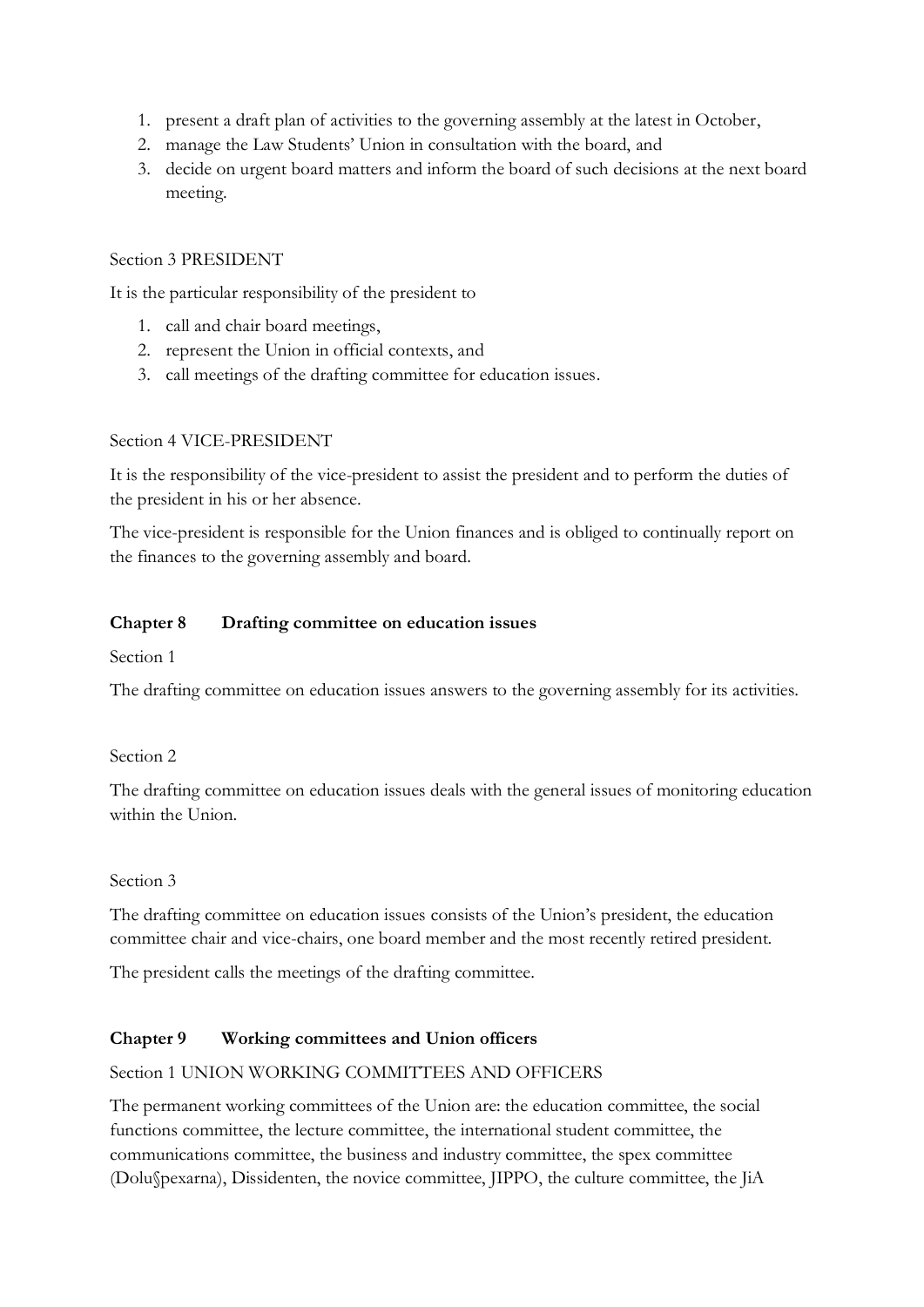committee, the international committee, the SJM committee, the Culpa choir, the house band and the sports committee. In addition to the working committees, the Union has a number of officers. The independent Union officers are the archivist and the buildings supervisor.

When necessary, the governing assembly may establish temporary working committees or officers, but for no longer than a financial year.

# COMMITTEES

#### Section 2 EDUCATION COMMITTEE

The education committee deals with student welfare and education issues not handled by the drafting committee on education issues.

### Section 3 SOCIAL FUNCTIONS COMMITTEE

The social functions committee deals with the larger festivities of the Union.

### Section 4 THE LECTURE COMMITTEE

The lecture committee deals with the events of the Union.

# Section 5 THE INTERNATIONAL STUDENT COMMITTEE

The international student committee is responsible for arranging activities for the Union's exchange students and for promoting interaction between them and the Union's other members.

#### Section 6 COMMUNICATIONS COMMITTEE

The communications committee is responsible for the Union's external communication with its members about the events and activities of the Union.

#### Section 7 BUSINESS AND INDUSTRY COMMITTEE

The business and industry committee is responsible for the Union's contacts with business and industry, and employers.

# Section 8 SPEX COMMITTEE (DOLU§PEXARNA)

The spex committee is responsible for staging spex performances.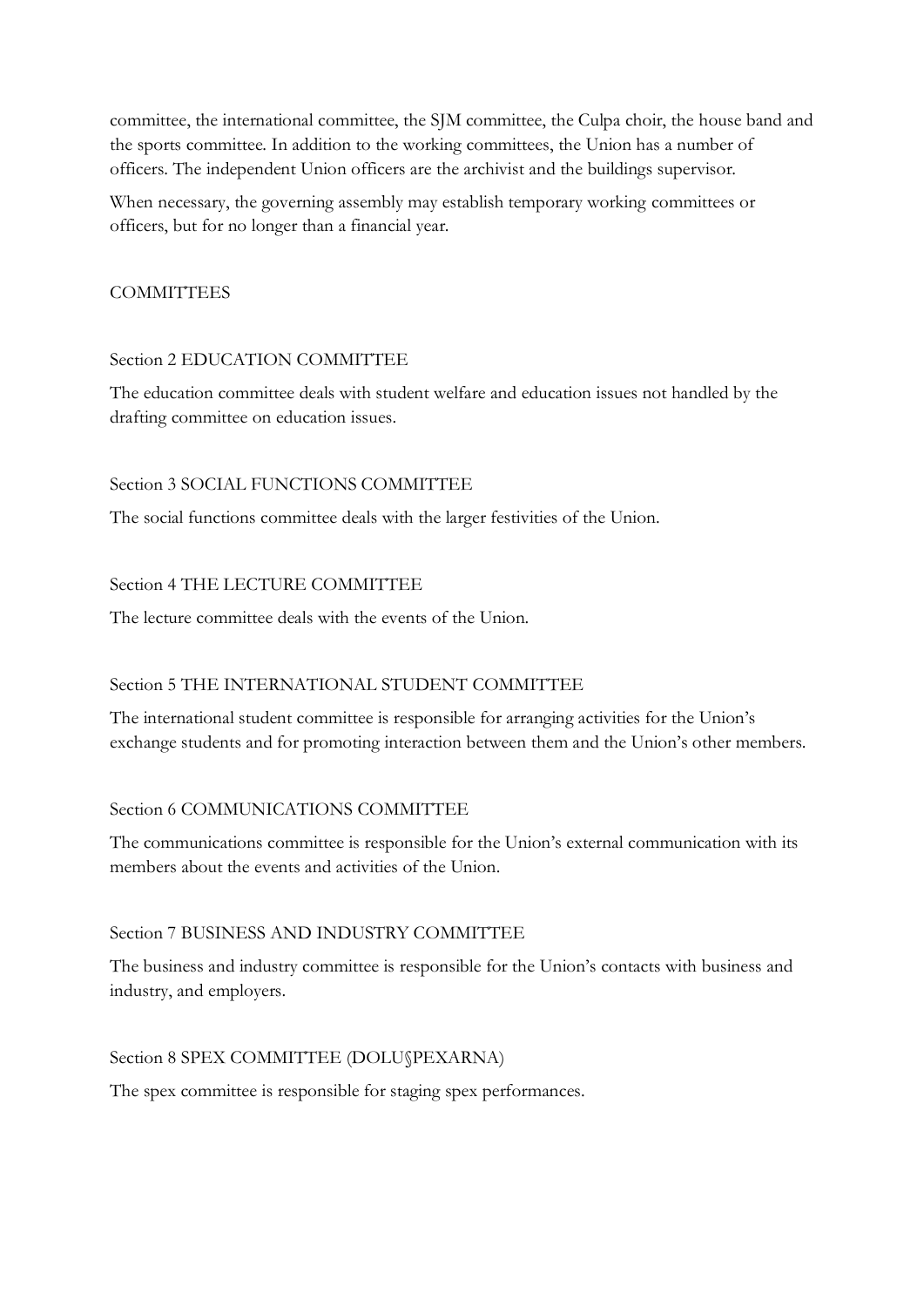Section 9 DISSIDENTEN

Dissidenten is responsible for producing the Union newspaper.

#### Section 10 NOVICE COMMITTEE

The novice committee is responsible for welcoming first-year students to the Union.

Section 11 JIPPO The committee is responsible for the internal amusements of the Union.

Section 12 THE CULTURE COMMITTEE The culture committee is responsible for the cultural activities of the Union.

Section 13 JiA COMMITTEE The JiA committee is responsible for the Union's careers fair.

Section 14 INTERNATIONAL COMMITTEE

The international committee is responsible for the international exchanges of the Union.

Section 15 SJM COMMITTEE

The SJM committee is responsible for the Union's participation in the Swedish law tournament.

Section 16 CULPA CHOIR

The Culpa choir is responsible for the Union's choir activities.

Section 17 SPORTS COMMITTEE

The sports committee is responsible for the Union's sports activities including the Union's participation in the Tandem relay race.

Section 18 CARNIVAL COMMITTEE

The carnival committee is appointed during carnival years.

Section 19 THE HOUSE BAND (CASUSKAPELLET)

The house band is responsible for the Union's orchestral activities.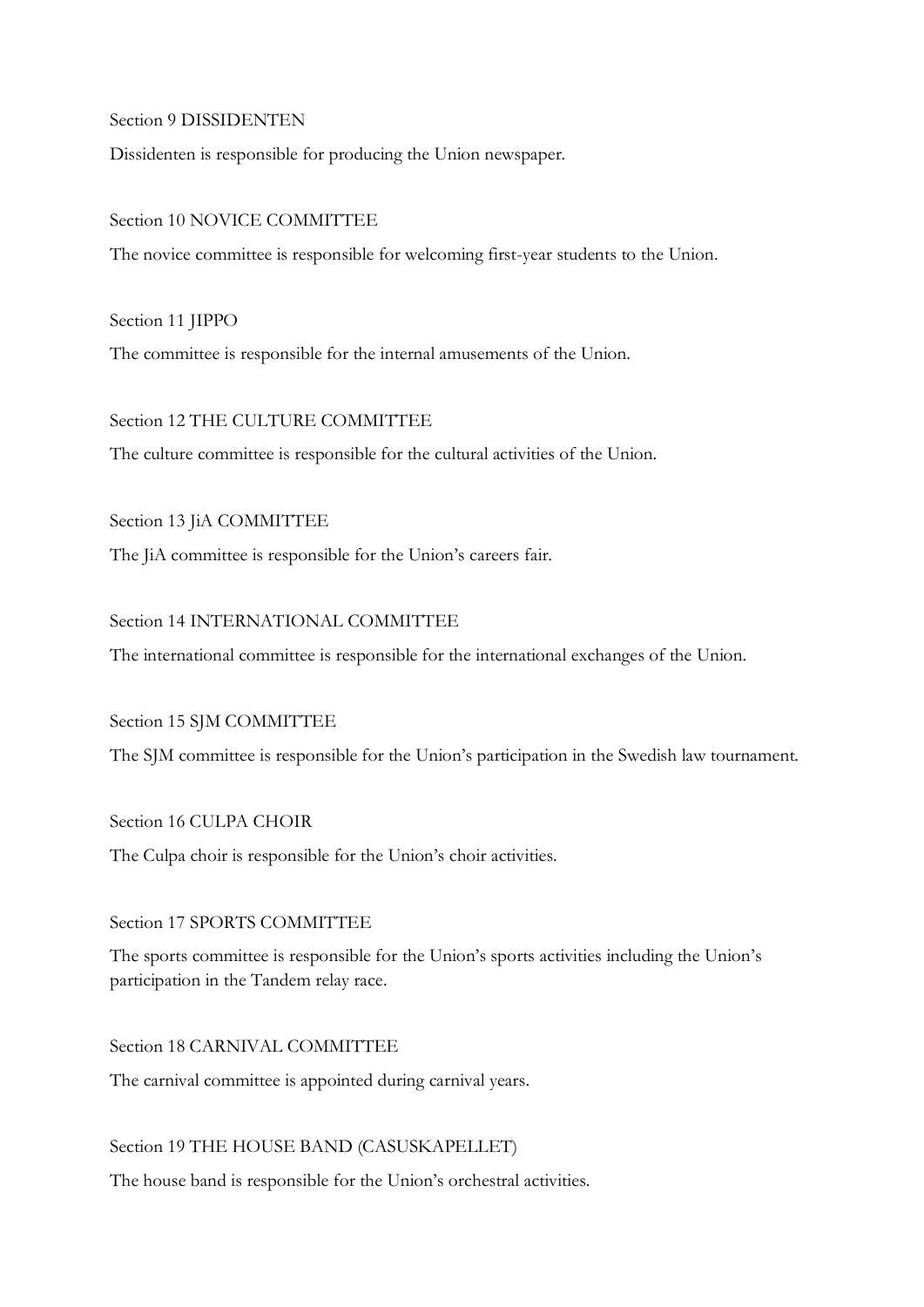#### Section 20 COMPOSITION OF COMMITTEES

The composition of committees and names of committee members are regulated in separate regulations. The same regulations also define the positions of Union officers.

# UNION OFFICERS

Section 21 ARCHIVIST

The archivist manages the Union archives.

Section 22 BUILDINGS SUPERVISOR

The buildings supervisor is responsible for the Union's premises.

# SUPERVISION BY THE GOVERNING ASSEMBLY

### Section 23 REFERRAL TO THE GOVERNING ASSEMBLY

A working committee matter can be referred to the governing assembly for decision at the request of the board, a Union officer or the working committee concerned.

#### Section 24 APPEALS

If so requested by a Union officer or at least 30 members, the governing assembly shall review, pursuant to Section 23 of this chapter, whether a decision taken by a working committee or Union officer is in agreement with these statutes or regulations approved by the governing assembly.

#### Section 25 RESPONSIBILITIES OF WORKING COMMITTEES AND UNION OFFICERS

The responsibilities of working committees and Union officers are regulated in regulations approved by the governing assembly. They are responsible for suggesting amendments to the regulations of the relevant working committee or officer.

Section 26 ACCOUNTABILITY

The working committees and Union officers answer to the governing assembly for their activities.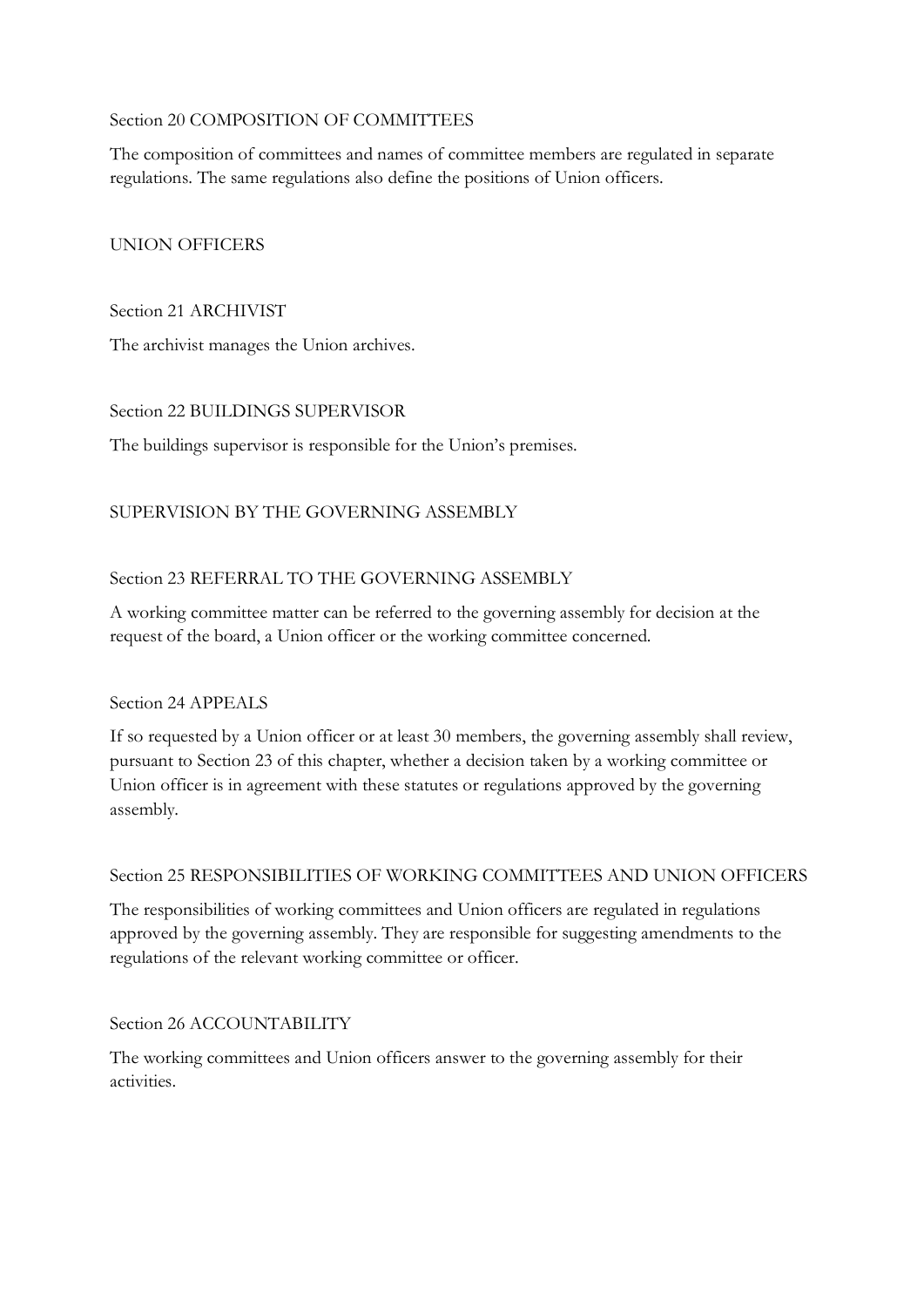### **Chapter 10 Senior members committee**

#### Section 1 COMPOSITION

The senior members committee consists of the Union's inspector, assistant inspector, the two previous years' presiding committees, the Union's current presiding committee, the Union's archivist, and eight so-called "senior members", which are appointed in accordance with the second paragraph below.

Four senior members are to be appointed by the governing assembly for two years at a time. The remaining four senior members are to be appointed through a special procedure by an election of the presiding members committee, which consists of the Union's former presiding committees from 1996 and onwards, as well as its creators.

#### Section 2 DUTIES

The senior members committee shall serve as an advisory body to the governing assembly, board and working committees. Issues concerning major investments, organisational changes, election of the inspector and assistant inspector as well as other important matters are to be dealt with by the senior members committee. Questions concerning amendments to the statute shall be processed by the senior members committee. The senior members committee shall also, as far as possible, work to promote continuity within the Union's activities and otherwise solve the problems referred to it by the board and governing assembly.

#### Section 3 MEETINGS

The senior members committee shall hold meetings at least twice each semester. The Union's president or archivist shall call the meetings, which are chaired by the president. The Law Students' Union's board shall be co-opted at the senior members committee meetings.

# **Chapter 11 Nominating committee**

#### Section 1 COMPOSITION

The nominating committee consists of a chair and four other members. The members of the committee appoint a vice-chair from among its members.

The term of office is 1 November to 30 October.

#### Section 2 DUTIES

Unless anything to the contrary is stated in these statutes or a governing assembly decision, it is the duty of the nominating committee to prepare governing assembly elections.

#### Section 3 RIGHT OF NOMINATION

All members of the Law Students' Union have the right to nominate candidates to elections.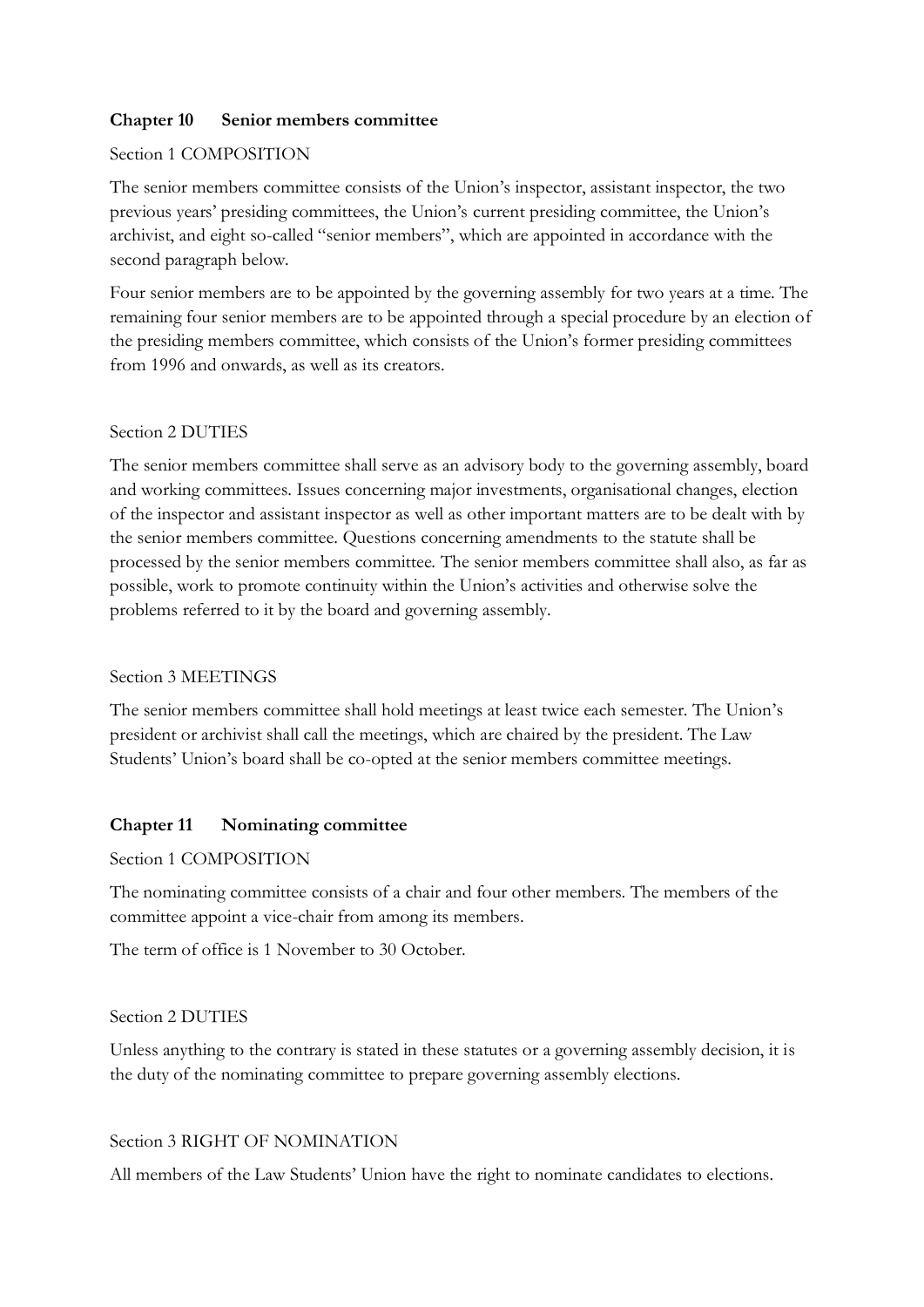### Section 4 PROPOSALS TO THE NOMINATING COMMITTEE

Proposals of candidates for election must reach the nominating committee at least ten weekdays prior to the relevant election meeting.

After this date, only candidates unanimously proposed by the nominating committee can be nominated for election.

# Section 5 THE NOMINATING COMMITTEE'S PROPOSAL

The nominating committee's proposal for an election decision is to be posted on the Union's noticeboard and made available at a place indicated by the nominating committee no later than seven weekdays prior to the relevant election meeting.

Counter-nominations must reach the nominating committee by a date decided by the nominating committee, though no later than four weekdays prior to the relevant election meeting.

# **Chapter 12 Governing assembly elections**

GENERAL RULES

# Section 1 METHOD

The Law Students' Union governing assembly is appointed through secret and direct elections.

# Section 2 RIGHT TO VOTE AND ELIGIBILITY

All members of the Law Students' Union who have paid their membership fee have the right to vote pursuant to Chapter 2 Section 5.

Only members who have the right to vote and have been registered and accepted the nomination are eligible for election pursuant to Sections 11 and 14 of this chapter.

# Section 3 ELECTION DATE

Ordinary governing assembly elections are to be held on three consecutive weekdays during March or April. The exact election date is decided by the board at the latest six weeks prior to the election. The election meeting is to be held at the earliest fifteen weekdays after an ordinary election, though no later than the third week of May.

If it is deemed necessary by the governing assembly it may decide to allow early voting the week before the ordinary governing assembly elections are to be held. This decision shall be made at the latest six weeks prior to the ordinary election date.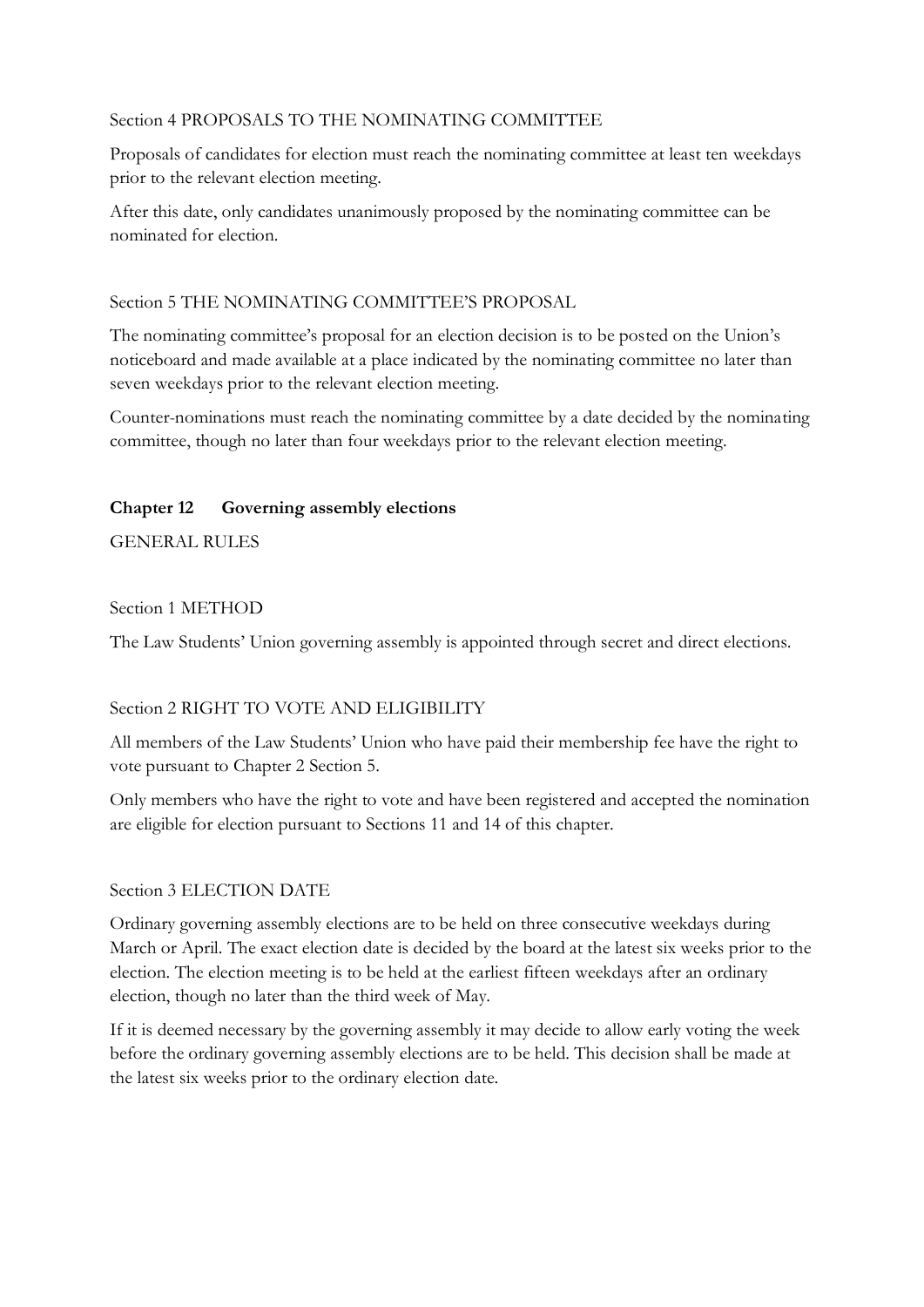### Section 4 NEW ELECTION AS A RESULT OF A CONTESTED ELECTION

If an election is contested, a new election is to be held at a date decided by the governing assembly but at the earliest ten weekdays after the previous election and no later than 31 May. Only candidates from the previous election are eligible in the new election.

#### Section 5 BY-ELECTIONS

By-elections shall be held if at least three seats in the governing assembly are vacant or at least ten governing assembly members submit a request for a by-election in writing to the President.

### Section 6 ANNOUNCEMENT OF ELECTIONS

Elections pursuant to Sections 4 and 5 of this chapter or Chapter 5 Section 31 are to be announced immediately. The announcement shall be posted on the Union noticeboard.

# ELECTION BOARD

### Section 7 RESPONSIBILITIES

The election board is responsible for the management of elections.

#### Section 8 COMPOSITION

The election board consists of a chair and four other members. They are appointed by the governing assembly and the term of office is 1 October to 30 September.

#### Section 9 DUTIES

The duties of the election board are to

- 1. establish a register of voters and post it at a place indicated by the governing assembly at the latest three weeks prior to an election,
- 2. establish a register of candidates,
- 3. establish the eligibility of candidates,
- 4. distribute ballots to voters,
- 5. distribute a presentation of the candidates to voters,
- 6. supervise the voting and counting of votes,
- 7. ensure that votes cast are stored in a secure way,
- 8. assess if an election in whole or in part is to be contested due to reasonable suspicions that the election result has been affected or could have been affected by irregularities and, in the case of a contested election, refer the matter to the decision of the current governing assembly,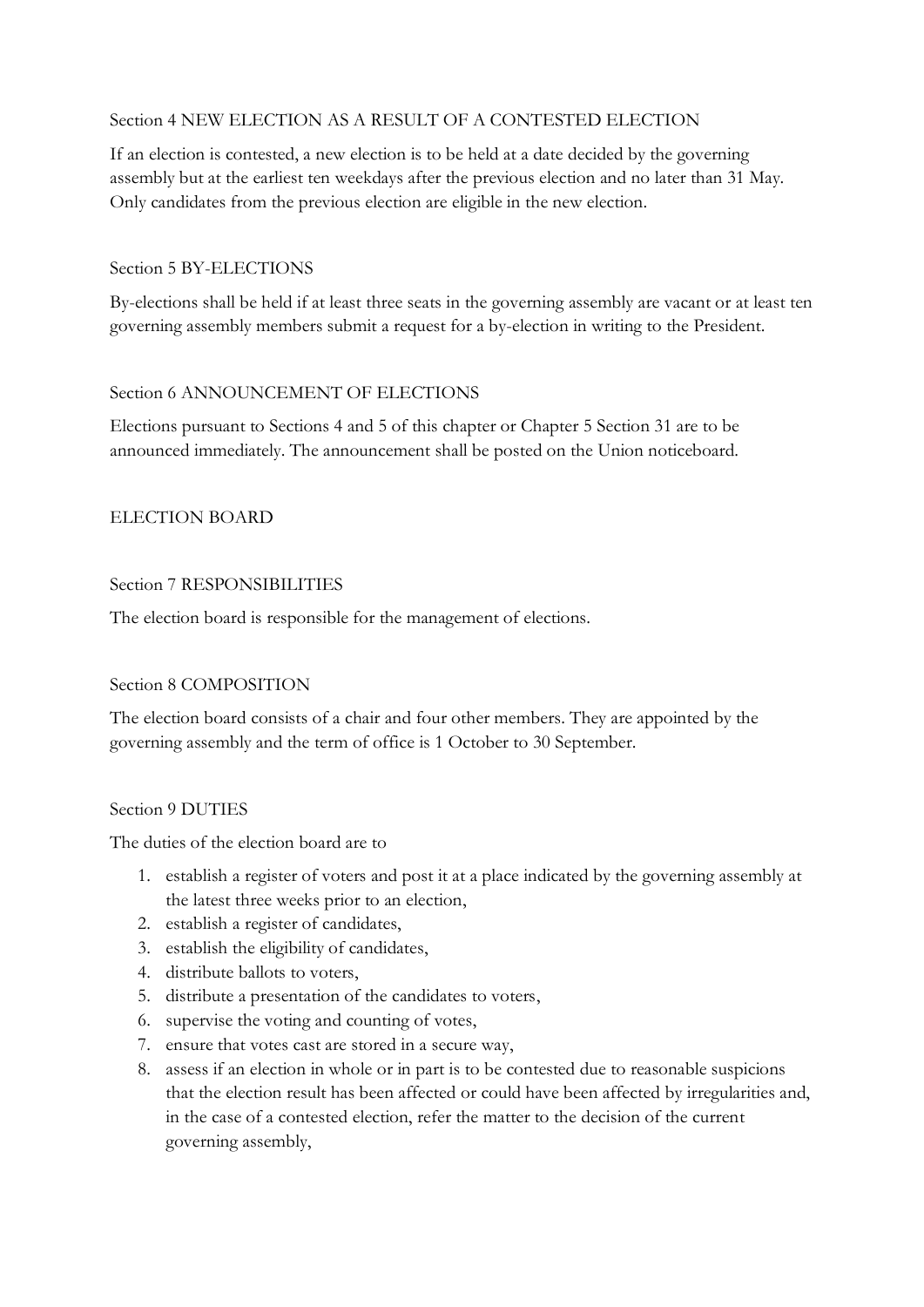- 9. submit approved minutes of the election to the governing assembly secretary no later than three days after the election, and
- 10. in general promote that elections can be held in an appropriate manner and without risk of irregularities.

# REGISTRATION OF CANDIDATES

#### Section 10 REGISTRATION OF A CANDIDATE

An application for registration is to be submitted to the election board. The application is to be approved if it meets the requirements stated in Chapter 12 Section 2.

### Section 11 MEETING THE REQUIREMENTS OF CHAPTER 12 SECTION 2

The application for registration of a candidate must be approved by the candidate concerned. The application must document that the candidate has paid the membership fee pursuant to Chapter 2 Section 5 by a date determined by the election board. The date must not be earlier than two weeks into the current semester. If the member is not entered in the Union payment register by the date determined, the member must document that payment has been made at the latest on the date of the application for registration.

# Section 12 APPLICATION CONTENTS

The application for registration of a candidate must include the name, personal identity number, home address, email address and telephone number of the candidate.

#### Section 13 INCOMPLETE APPLICATIONS

If the application for registration is found to be incomplete pursuant to Chapter 12 Sections 11 or 12, the candidate is entitled to rectify this within three weekdays.

#### Section 14 DATE FOR REGISTRATION OF CANDIDATES

The application for registration of a candidate must reach the election board at a date determined by **the board of the Union** when the dates for the election are being decided. The date for registration must not precede the date of the election by more than ten weekdays for ordinary elections.

#### Section 15 ANNOUNCEMENT OF CANDIDATES

The election board is responsible for posting the names of the registered candidates on the Union noticeboard immediately after the deadline for applications.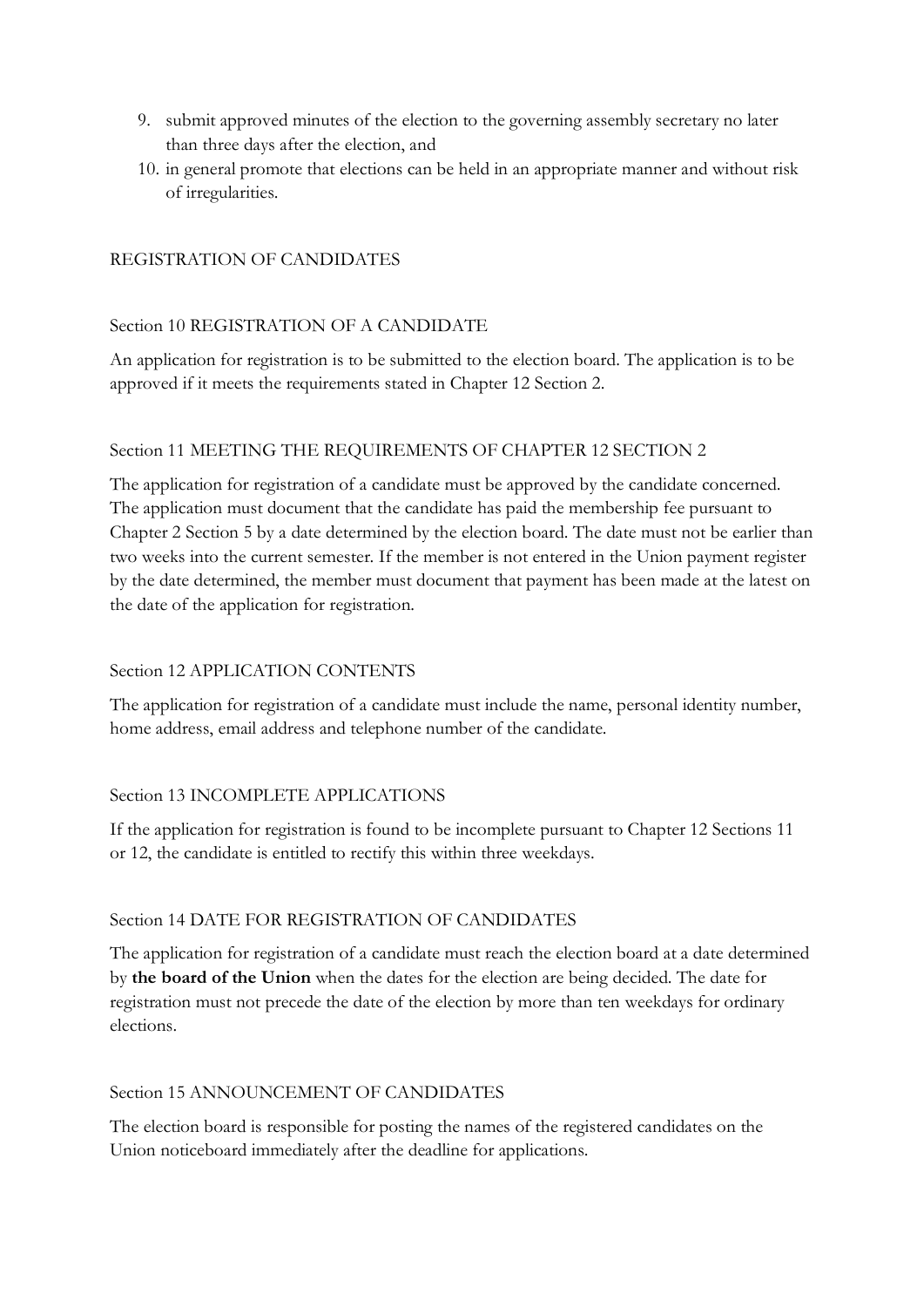#### Section 16 RIGHT TO CLARIFICATION

A candidate is entitled to clarify or rectify shortcomings in his or her application within three weekdays before the election board takes a decision to reject the application, determine the candidate to be ineligible or another decision that is to the disadvantage of the candidate. It is the responsibility of candidates to keep themselves informed of the decisions of the election board.

# OTHER MATTERS

#### Section 17 BALLOTS

Pursuant to Chapter 12 Section 10, a ballot may only include approved candidates.

#### Section 18 VOTING

A ballot may include a maximum of ten candidates in accordance with the instructions issued by the election board. A candidate may only be included once on each ballot.

#### Section 19 APPROVED VOTES

Only ballots pursuant to Section 18 of this chapter shall be approved at the counting of votes. A ballot including non-registered candidates shall be counted, but the non-registered candidates will be removed from the count.

#### Section 20 COUNTING OF VOTES

A candidate will earn one vote for each ballot that includes the name of the candidate indicated by a voter. The candidates will be ranked in descending order according to the number of votes.

#### Section 21 ELECTION RESULT

When a candidate ends up among the top 21 candidates pursuant to Section 20 of this chapter, he or she will be declared elected to the governing assembly. In the event of a tie, the election board will determine the ranking through the drawing of lots.

#### **Chapter 13 Audit**

#### Section 1 AUDITORS

For each financial year, the governing assembly shall appoint two auditors, one of whom is to be a qualified economist and well acquainted with accounts, and two substitutes.

It is the responsibility of the auditors to

1. review the accounts and administration of the Union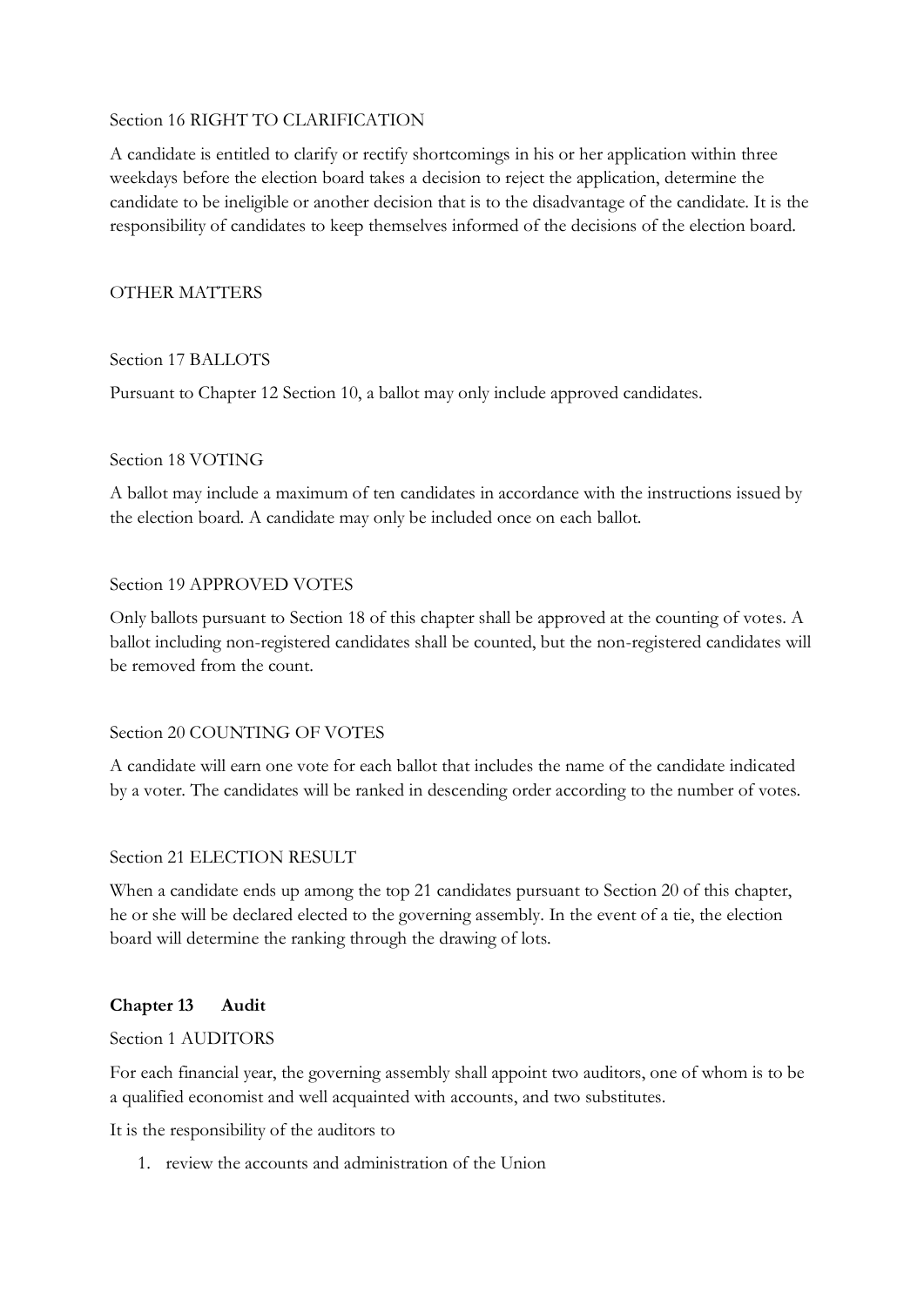- 2. inventory the assets and review the archives of the Union, and
- 3. complete their assignment and submit an auditor's report to the governing assembly before the end of December and after the end of the financial year.

The auditors are entitled to access the accounts, minutes and other documents of the Union at any time they wish. Whenever it is called for, a report of the findings of such a review should be submitted to the governing assembly as soon as possible.

# **Chapter 14 Consolidation and deposition fund**

# Section 1 CONSOLIDATION

An amount exceeding 50 per cent of a basic amount of the Law Student Union's annual financial result will be consolidated until the account has a capital corresponding to 13 basic amounts. The account will then be separated from the Union's regular financial activities. Only the Union's governing assembly is entitled to manage the account.

# Section 2 DEPOSITION FUND

After consolidation pursuant to Section 1 of this chapter is done, or found unnecessary, shall at least 10 % of remaining profit be transferred to the Union's deposition fund, as decided by the governing assembly. Administration of the deposition fund shall be made separate from the Union's other funds and in a way that guarantees reasonable return with limited risk taking. The purpose of the deposition fund is to enable greater investments to the benefit of the Union and its members in the long term.

The governing assembly has the exclusive right to control the deposition fund after two identical governing assembly decisions in two different financial years.

# **Chapter 15 Companies owned by the Law Students' Union**

# Section 1 VOTING AT SHAREHOLDERS' MEETINGS

The governing assembly shall decide how the Union is to vote in shareholders' meetings at companies in which the Union owns shares.

# Section 2 APPOINTMENT OF BOARD MEMBERS

Appointment of board members in companies in which the Union owns shares shall be decided through an ordinary election procedure.

# Section 3 DECISIONS OF ARTICLES OF ASSOCIATION

Decisions on the articles of association of companies in which the Union owns shares must be supported by more than nine tenths and at least 15 of the members present at the meeting.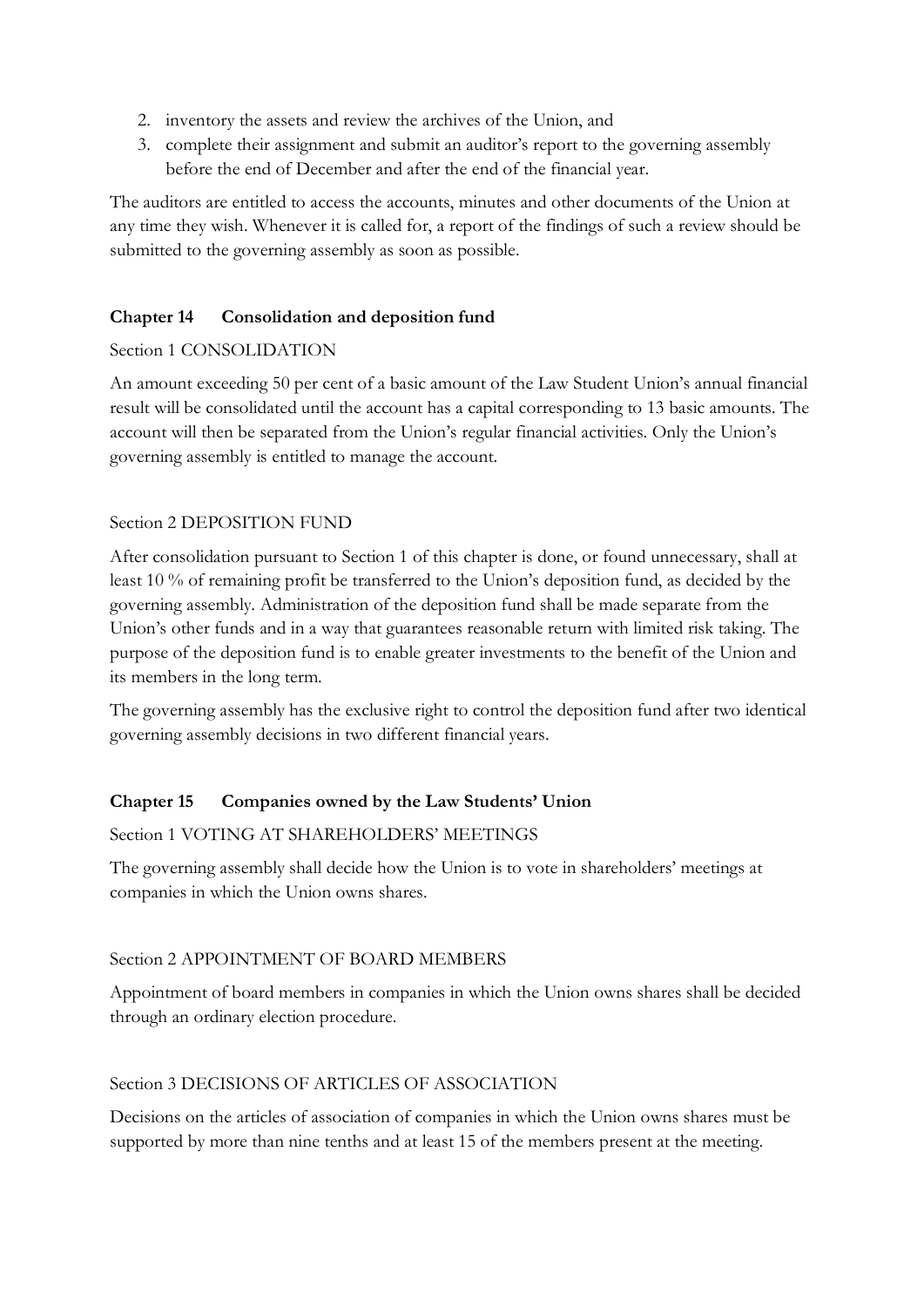#### Section 4 PROFITS

Decisions on the profits from companies in which the Union owns shares must be supported by more than four fifths and at least 14 of the members of the governing assembly.

# Section 5 REDUCTION OF SHARES

Decisions on reduction of the number of shares in companies in which the Union owns shares must be supported by more than two thirds and at least 11 of the members of the governing assembly.

# Section 6 LIQUIDATION

A decision on liquidation of a company in which the Union owns shares must be supported by more than four fifths and at least 14 of the members of the governing assembly.

# Section 7 CONFLICT OF INTERESTS

A governing assembly member may not participate in a decision concerning

- actions against him- or herself
- discharge of him or her from liability or other obligations to the company
- actions or discharge as specified above concerning someone else in which the member may have an interest that may be in conflict with the interests of the company.

# **Chapter 16 Associations affiliated with the Law Students' Union**

Section 1 ASSOCIATIONS AFFILIATED WITH THE LAW STUDENTS' UNION

An association can be designated an *association affiliated with the Law Students' Union* through regulations approved by the governing assembly. The same regulations shall determine the rights and obligations of the association in relation to the Law Students' Union.

# **Chapter 17 Interpretation and amendment to these statues**

Section 1 INTERPRETATION OF STATUTES

The right to interpret statutes, regulations and other general instructions of the Law Students' Union rests with the President.

In conflicts of interpretation between the President and any of the Union's bodies, the conflict is to be decided by a board comprising the Inspector, the President and the chair of the governing assembly.